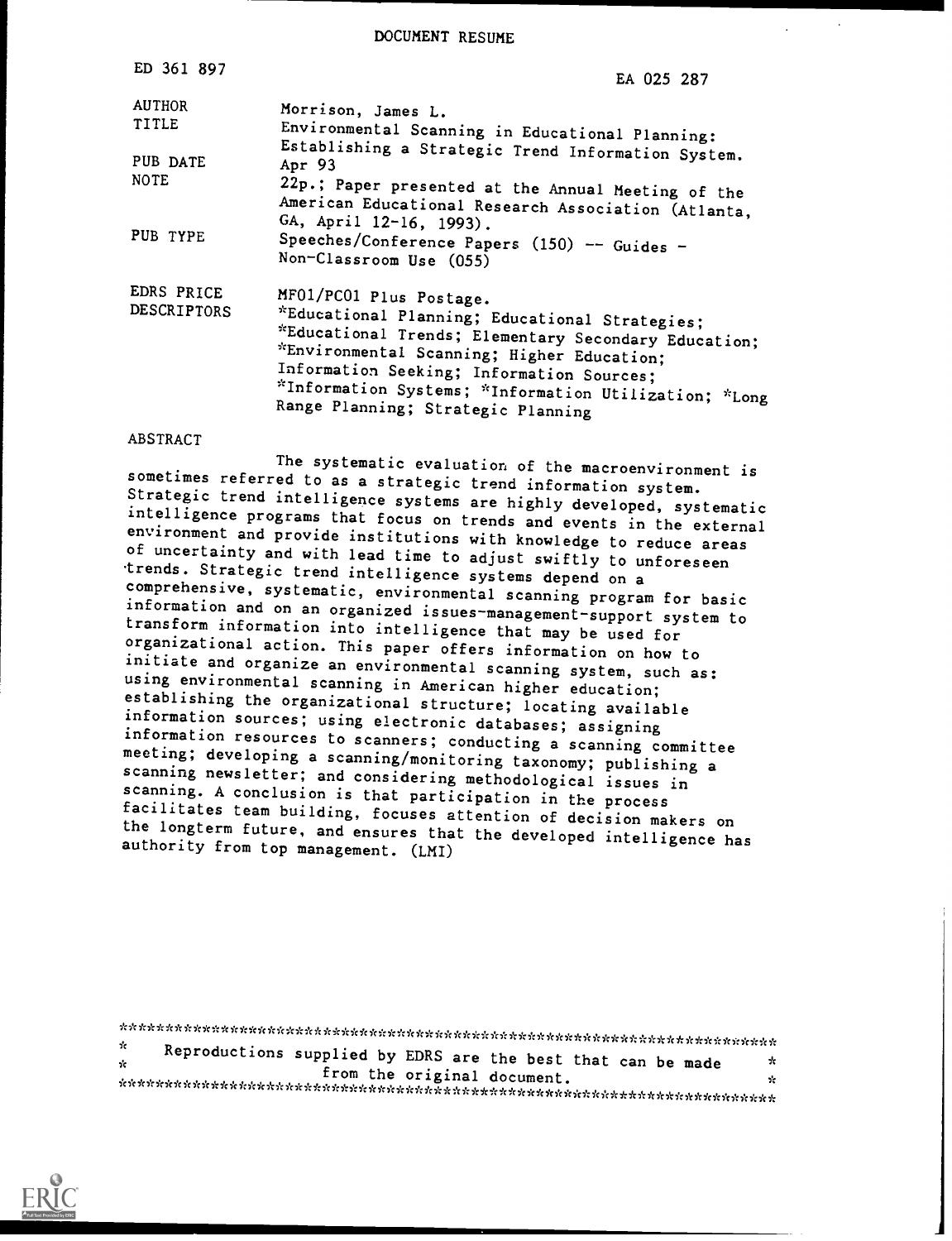E EA OBS-BB-7

## Environmental Scanning in Educational Planning: Establishing a Strategic Trend Information System

James L. Morrison

The University of North Carolina at Chapel Hill

Paper presented at the 1993 annual meeting of the American Educational Research

Association, April 12-16, Atlanta, Georgia

U.S. DEPARTMENT OF EDUCATION EDUCATONAL RI SOURCES INFORMATION

 $\overline{I}$ 

- This document has been reproduced as<br>rocoived (rom ihe person or organizimon<br>อกฎเกล่ากับ it
- >rr or ances hr..\* be.. 03.3e ..rore reo.odut 1,05 guiday -. -
- a wro.15 or -.lea r.. yr r.-15. Nit .,nthlsoOcu .ent do it of assdola re ISOM offictal OECi pose.c. no, :y

"PERMISSION TO REPRODUCE THIS MATERIAL HAS BEEN GRANTED BY  $\boldsymbol{\Lambda}$ ⊿ 21 on

TO THE EDUCATIONAL RESOURCES INFORMATION CENTER (ERIC)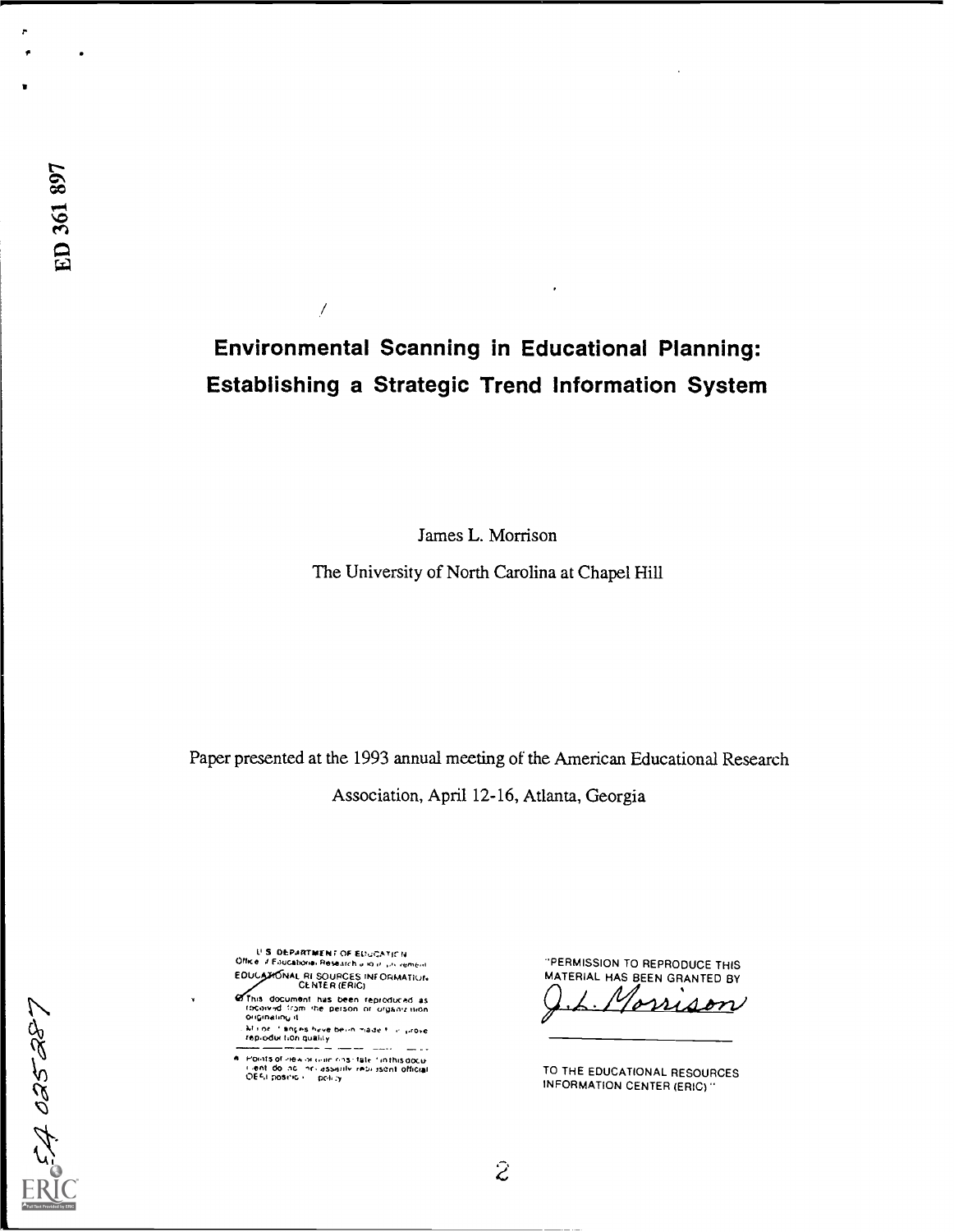# Environmental Scanning in Educational Planning: Establishing a Strategic Trend Information System

The systematic evaluation of the macroenvironment is sometimes referred to as a strategic trend information system, a relatively new concept being employed by a few strategically managed institutions both in the U.S. and abroad. Strategic trend intelligence systems are highly developed, systematic intelligence programs that focus on trends and events in the external environment and provide the knowledge and intelligence necessary to reduce areas of uncertainty. Most importantly, a strategic trend intelligence system gives organizations the lead time and anticipatory capability they need to adjust swiftly as trends stray from conventional wisdom.

Strategic trend intelligence systems depend upon a comprehensive, systematic environmental scanning program for basic information, and upon an organized issues management support system to transform environmental scanning information into intelligence that may be used for organizational action.

#### Environmental Scanning'

Brown and Weiner (1985) define environmental scanning as "a kind of radar to scan the world systematically and signal the new, the unexpected, the major and the minor" (p. ix). Aguilar (1967) in his field study of information-gathering practices of managers, defined scanning as the systematic collection of external information in order to (1) lessen the randomness of information flowing into the organization and (2) provide early warnings for managers of changing external conditions. More specifically, Coates (1985) has identified the objectives of an environmental scanning system as:

- detecting scientific, technical, economic, social, and political interactions and other elements important to the organization
- defining the potential threats, opportunities, or potential changes for the organization implied by those events
- promoting  $\epsilon$  future orientation in management and staff

<sup>&</sup>lt;sup>1</sup>A modified version of this paper was published earlier (Morrison, 1993).

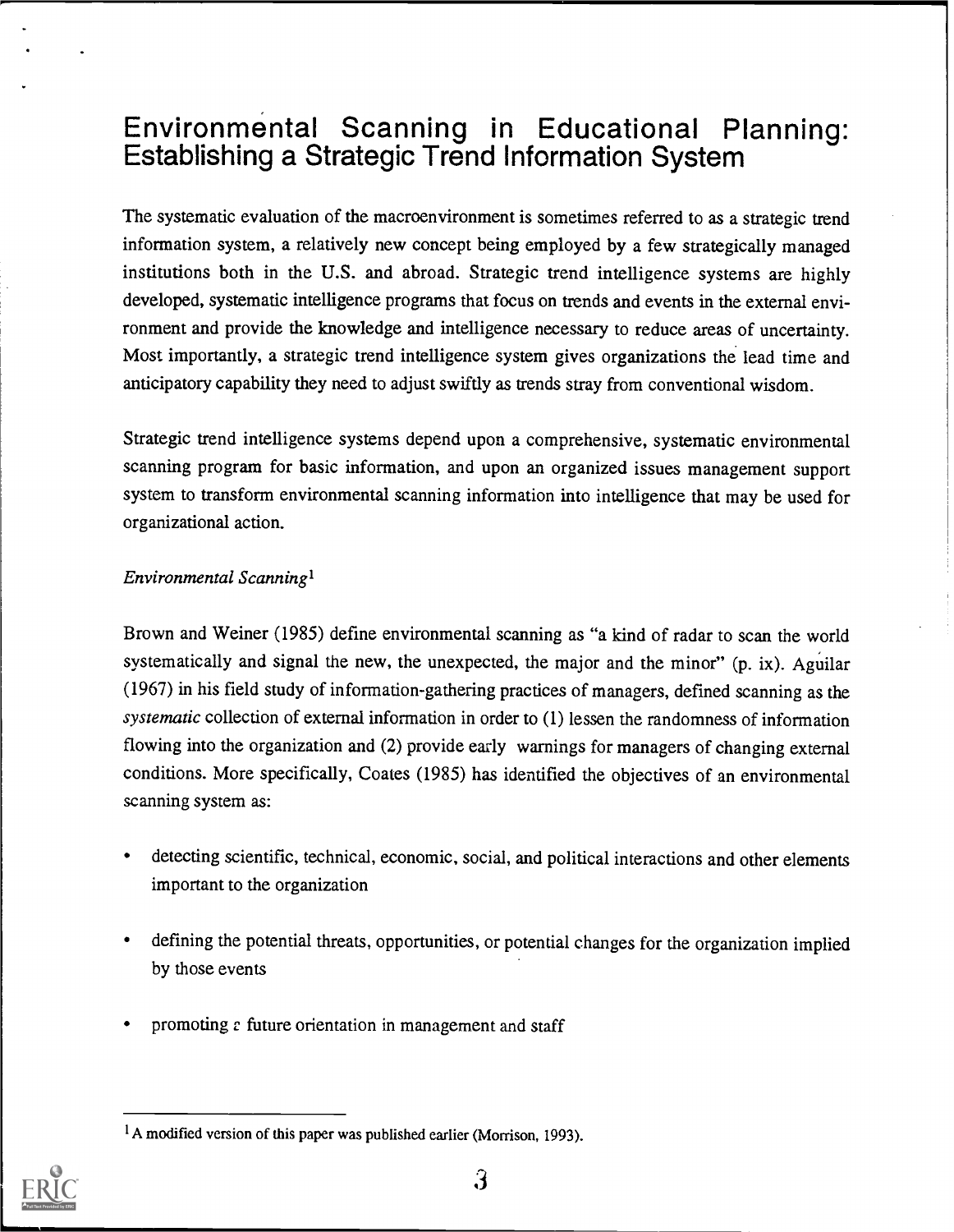alerting management and staff to trends that are converging, diverging, speeding up, slowing down, or interacting (pp. 2-14)

Fahey & Narayanan (1986) argue that an effective environmental scanning program should enable institutional decision-makers to understand current and potential changes taking place in their institution's external environment. In essence, scanning provides strategic intelligence useful in determining organizational strategies. A consequence of this activity is to foster an understanding of the effects of change on organizations, to aid in forecasting changing conditions, and to bring expectations of change to bear on decision-making (Neufeld, 1985, p. 39).

Recent literature in educational planning has encouraged college and university decision-makers to use the environmental scanning process as part of their strategic planning model (Callan, 1986; Keller, 1983; Morrison, 1987; and Morrison and Mecca, 1990). Scanning is viewed as a component of external analysis which, when merged with an internal analysis (i.e., review of mission, strengths, weaknesses), assists decision-makers to formulate strategic directions for operational planning (see Figure 1).



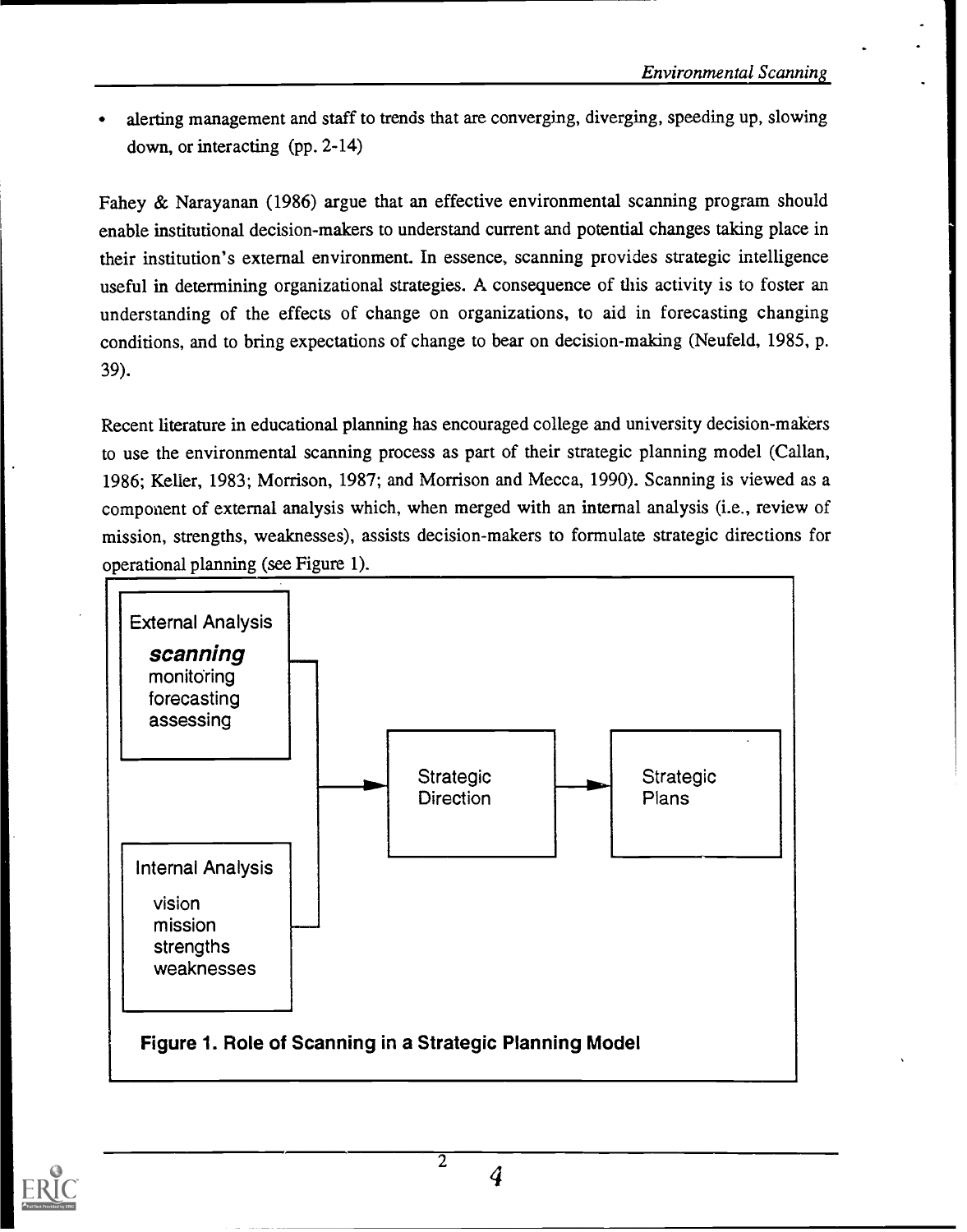The purpose of this paper is to examine various models of environmental scanning, the extent to which colleges and universities use these models, and how you can establish and use an environmental scanning process on your campus. But first we need to define what we mean by environment and by scanning.

#### Defining the external environment

Fahey & Narayanan (1986) describe several levels of environment. The task environment refers to a set of customers (e.g., students and potential students, parents of students and of potential students, political leaders, employers and potential employers of students, professional associations of faculty and administrators). The task environment is more or less specific to a particular institution. Thus, although the task environments of a community college and a research university within 20 miles of each other may overlap, they also differ. The industry environment comprises all enterprises associated with higher education in the society. At this level, factors such as the level of public confidence in higher education, or student aid bills being considered by Congress, directly affect all institutions, although the effect of these factors varies depending upon the type of institution (i.e., research or comprehensive, two- or four-year). At the broadest level lies the macroenvironment where changes in the social, technological, economic, environmental and political sectors affect colleges and universities both directly or indirectly. Thus a national or global recession increases the probability of budget cuts of state or national governments, and, consequently, budget cuts in publicly-supported institutions and, perhaps, state support for independent colleges and universities. At the same time, a recession may stimulate an increase in enrollments, particularly in institutions with low tuitions.

The macroenvironment includes the social, technological, economic, environmental, and political (or STEEP) sectors. The social sector focuses on demographics, life-styles, and values. Our interest here lies in understanding shifts in population characteristics and the emergence of new social values or life-styles. The technological sector is concerned with advances in basic and applied research with the diffusion of technical aspects into every aspect of our lives (e.g., new processes, products, or materials) that may generate commercially-viable new technologies. The economic sector focuses on the general set of economic factors and conditions in the regional, national and global society (e.g., GNP growth, disparity in income levels, concentrations of wealth). The environmental sector includes the social, technological, economic, and political factors in environmental issues (e.g., energy efficiency, reusing and recycling, protecting biological bases, adequately feeding world population, stabilizing population, environmental protection). The political sector focuses on local, regional, national, and global political and regulatory processes (e.g., interest groups, regulatory agencies, legislation). These sectors are



र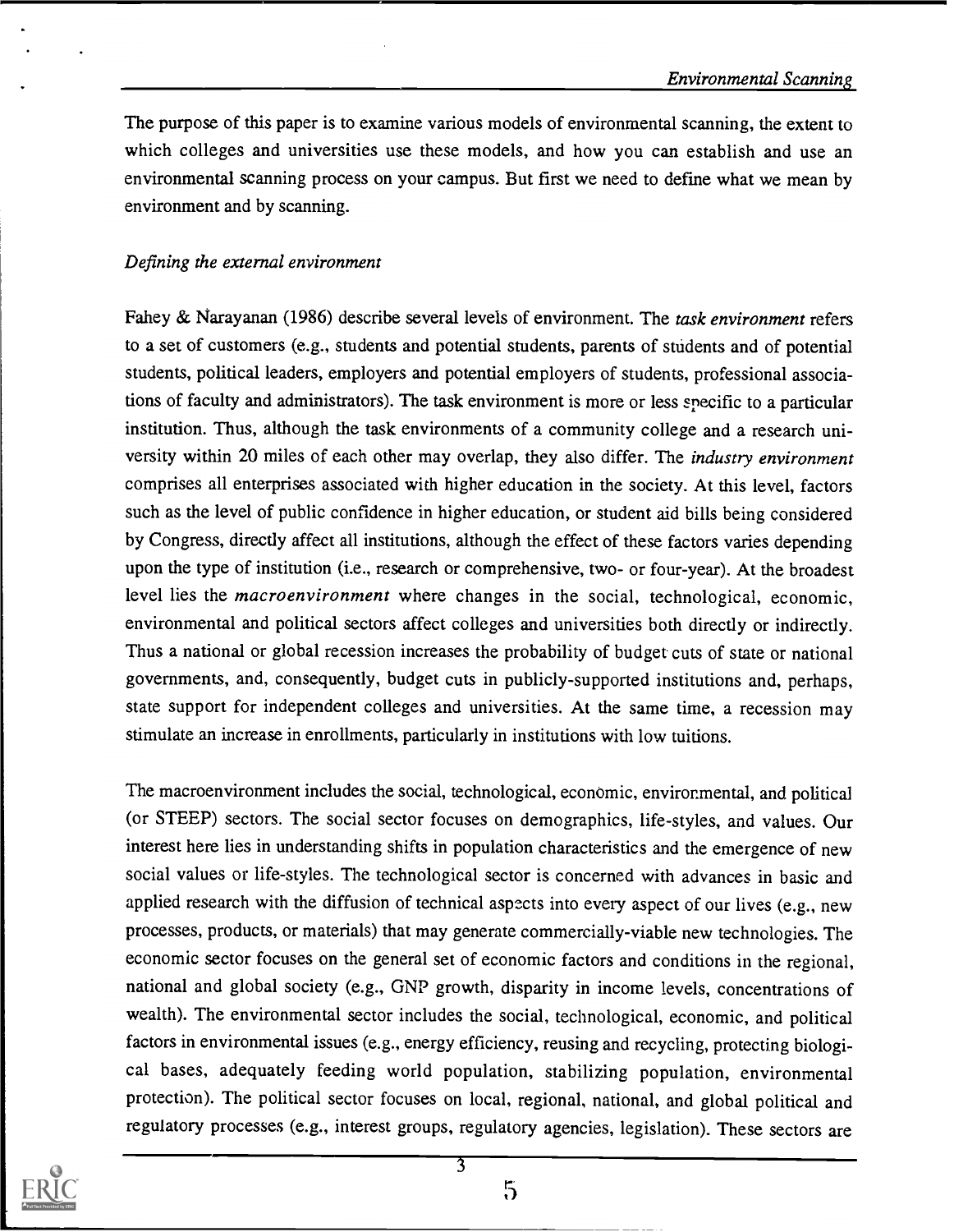#### Environmental Scanning

interrelated. Changes in one sector at any level (local, national, global) may lead to changes in another. A war in the Middle East may cause the price of oil to increase, thus stimulating a recession, which in turn results in budget cuts. Technological developments in California that enable the conversion of wind power to low cost energy may be introduced world-wide, thereby reducing the costs of fossil fuel energy, with concomitant economic ramifications. Thus developments in the macroenvironment can affect developments in the task and industrial environments. This point underscores the necessity of scanning the macroenvironment as well as the task and industrial environments if we want to pick up the early signals of change that may affect our institutions.

#### Defining scanning

Aguilar (1967) identified four modes of collecting scanning information. Undirected viewing consists of reading a variety of publications for no specific purpose other to "be informed." Conditioned viewing consists of responding to this information in terms of assessing its relevance to the organization. Informal searching consists of actively seeking specific information, but doing it in a relatively unstructured way. This is in contrast to *formal searching*, a proactive mode entailing formal methodologies for obtaining information for specific purposes.

Morrison, Renfro, and Boucher (1984) condensed these modes to passive and active scanning. Passive scanning is what most of us do when we read journals and newspapers. We tend to read the same kinds of materials—our local newspaper, perhaps a national newspaper like the New York Times, The Independent or The Wall Street Journal, and the industry newspaper, The Chronicle of Higher Education. We don't tend to read In These Times or Rolling Stone. The organizational consequences of passive scanning are (1) we do not systematically use the information as intelligence information for the institution and (2) we miss ideas that may signal changes in the macroenvironment that could affect our institution. In order to broaden our perspective and to fight the myopia inherent in us all, we need to use active scanning.

Active scanning focuses attention on information resources that span the broad areas of social, technological, economic, and political sectors—locally, regionally, nationally, and globally. In active scanning, it is important to include information resources that represent different dimensions of the same category (i.e., include The New Republic and The National Review for the political sector, national level). The list of information resources described later are in a matrix of information resources at the national and international STEEP levels.

4



 $6\overline{6}$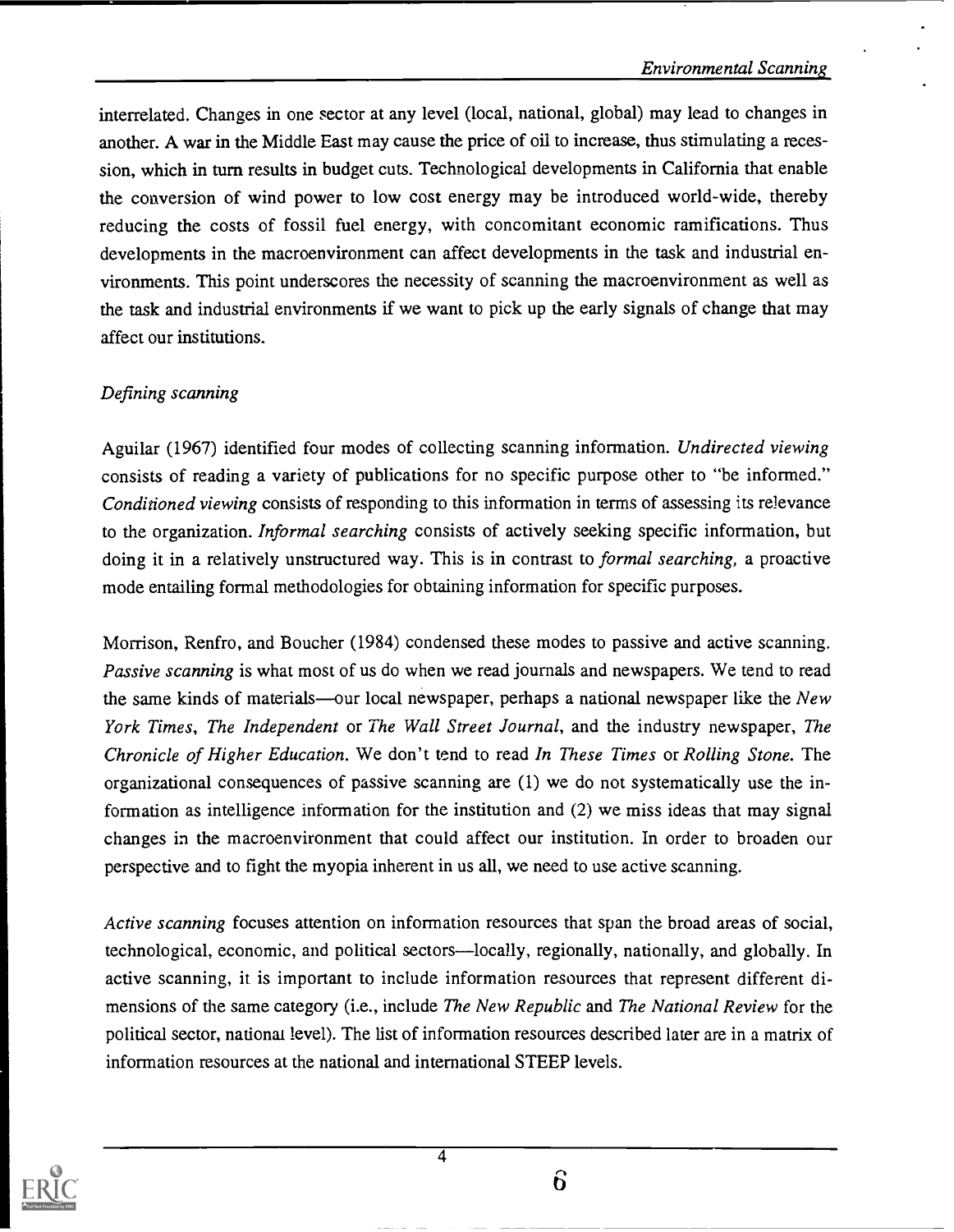Fahey, King, and Narayanan (1981) described a typology of systems of scanning used by organizations. Irregular systems are used on an ad hoc basis and tend to be crisis initiated. These systems are used when a planning committee needs information for planning assumptions, and conducts a scan for that purpose only. Periodic systems are invoked when the director of planning or of institutional research periodically updates that scan, perhaps in preparation for a new planning cycle. Continuous systems use the active scanning mode of data collection to systematically inform the strategic planning function in an institution. The rationale undergirding this mode is that potentially relevant "data" are limited only by one's conception of the relevant macroenvironment. These data are inherently scattered, vague, imprecise, and come from a host of varied sources. Since early signals often show up in unexpected places, the scanning purview must be broad and ongoing.

#### The relationship between scanning and environmental analysis

The terms environmental scanning, environmental analysis, environmental appraisal, and environmental assessment are often used synonymously. Fahey & Narayanan (1986) attempt to clarify this situation by arguing that *scanning* the environment to identify signals of potential environmental change or to detect environmental changes already taking place is only one of four components of environmental analysis. The other components are monitoring specific environmental trends and patterns, forecasting the future direction of environmental changes, and assessing current and future environmental change for organizational implications. The goal of environmental scanning is to alert decision makers to potentially significant external impingements before they have crystallized so that decision makers may have as much lead time as possible to consider and to plan for the implications of this change. Consequently, the scope of environmental scanning is broad—they likened scanning to viewing a radar screen with a 360 degree sweep to pick up any signal of change.

#### The relationship between scanning and monitoring

The terms scanning and monitoring are often used interchangeably, but, as Fahey & Narayanan point out, monitoring follows scanning. Every possible change or potential shift in the macroenvironment cannot be given equal attention. We select items by defining topics or ideas that are incorporated in "the interesting future"—the period in which major policy options adopted now could probably have significant effect (Renfro & Morrison, 1983, p. 5). We lay aside those trends and events that are important, but not critical at this time, and collect data periodically on them. These data are "monitc ed" so that changes in the status of these trends and potential events can be detected.



5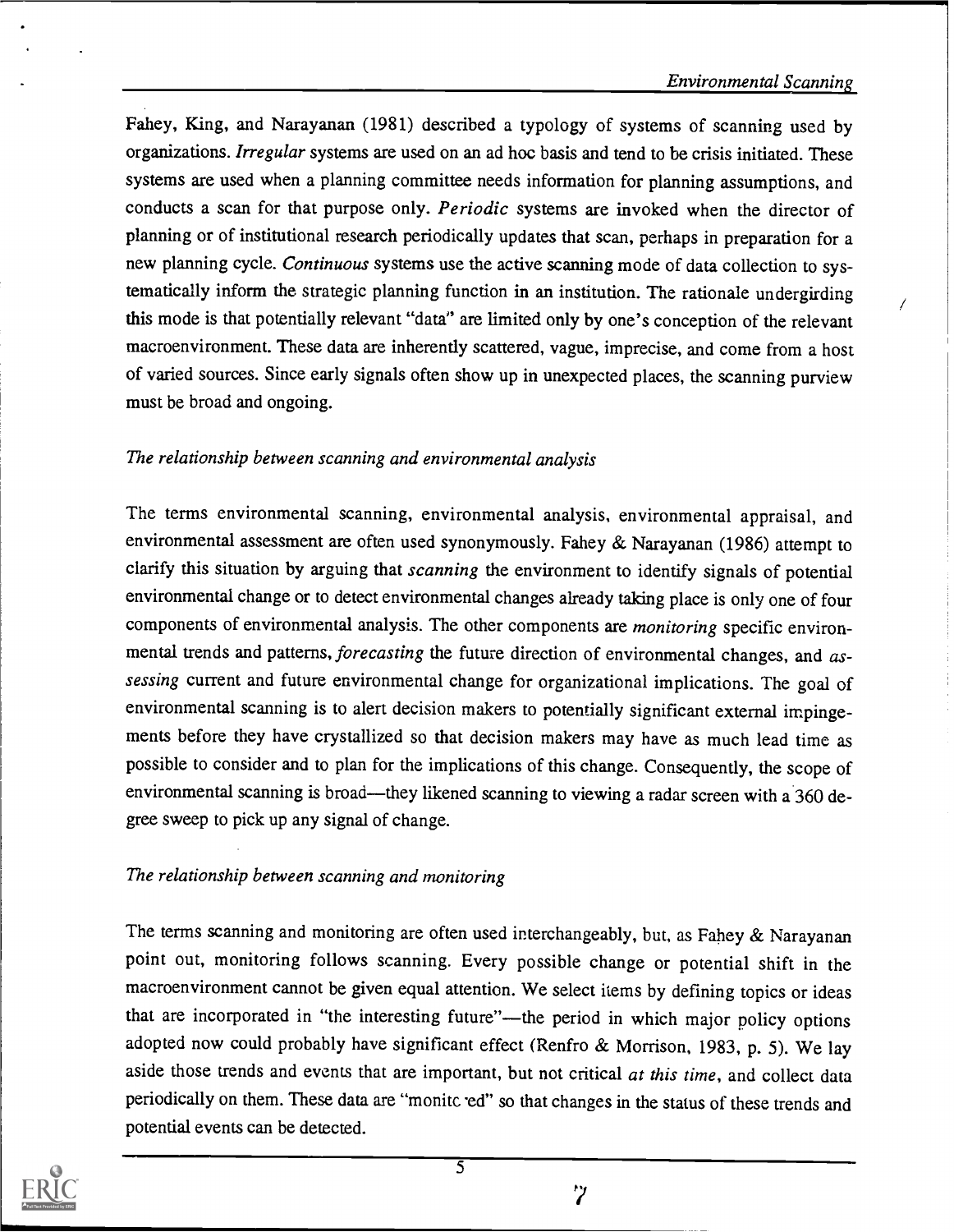Also, the signals of change identified in scanning, if interpreted as having potential impact on the institution, must be monitored. The goal of monitoring is to assemble sufficient data to discern the past and future direction of trends or to enable us to estimate the strength of indicators of potential events. Thus, scanning enables you to identify critical trends and potential events. In monitoring you will use descriptors or indicators of these trends and potential events as key words in your systematic search to obtain information about them.

When you collect data in the monitoring activity, look for information that contains forecasts and perhaps speculation about the implications of the trend or event for institutions of higher education. Monitoring per se does not entail forecasting or impact assessments on our own organization. Therefore, in this chapter we will adhere to the convention detailed by Fahey & Narayanan and focus only on types of scanning activity and how you can implement that activity in your institution.

#### How is environmental scanning being used in U.S. colleges and universities today?

A number of colleges and universities have begun to develop methods of formally incorporating environmental scanning information in planning for the future. Appendix A contains an illustration of how one organization, The University of Georgia Center for Continuing Education, establishes and uses such a system.

Friedel & others (1991) conducted a survey of 991 two-year colleges in the U.S. in the spring of 1991 to identify those institutions that currently conduct environmental scans. Based upon a  $60\%$ response rate, they found that 40% of the institutions responding conduct some form of environmental scanning. Of these institutions, 20% use an irregular system, 40% use a periodic system, and 32% use a continuous system. Using any form of scanning is relatively new—half of those using scanning have been doing so for only five years. Some 20% of their respondents stated that they intended to begin a scanning process within the next two years. Meixell (1990) in a survey of 134 public research and doctorate-granting institutions (based upon a 78% response rate) found that environmental scanning in some form is used in the planning process at half of these institutions.

Pritchett (1990) identified three colleges and universities considered to have institutionalized exemplary scanning programs used to support strategic planning and decision-making and conducted a case study describing each program. Two institutions use an *ad hoc* environmental analysis committee appointed by the president. At one institution (a public, urban, doctoral



පි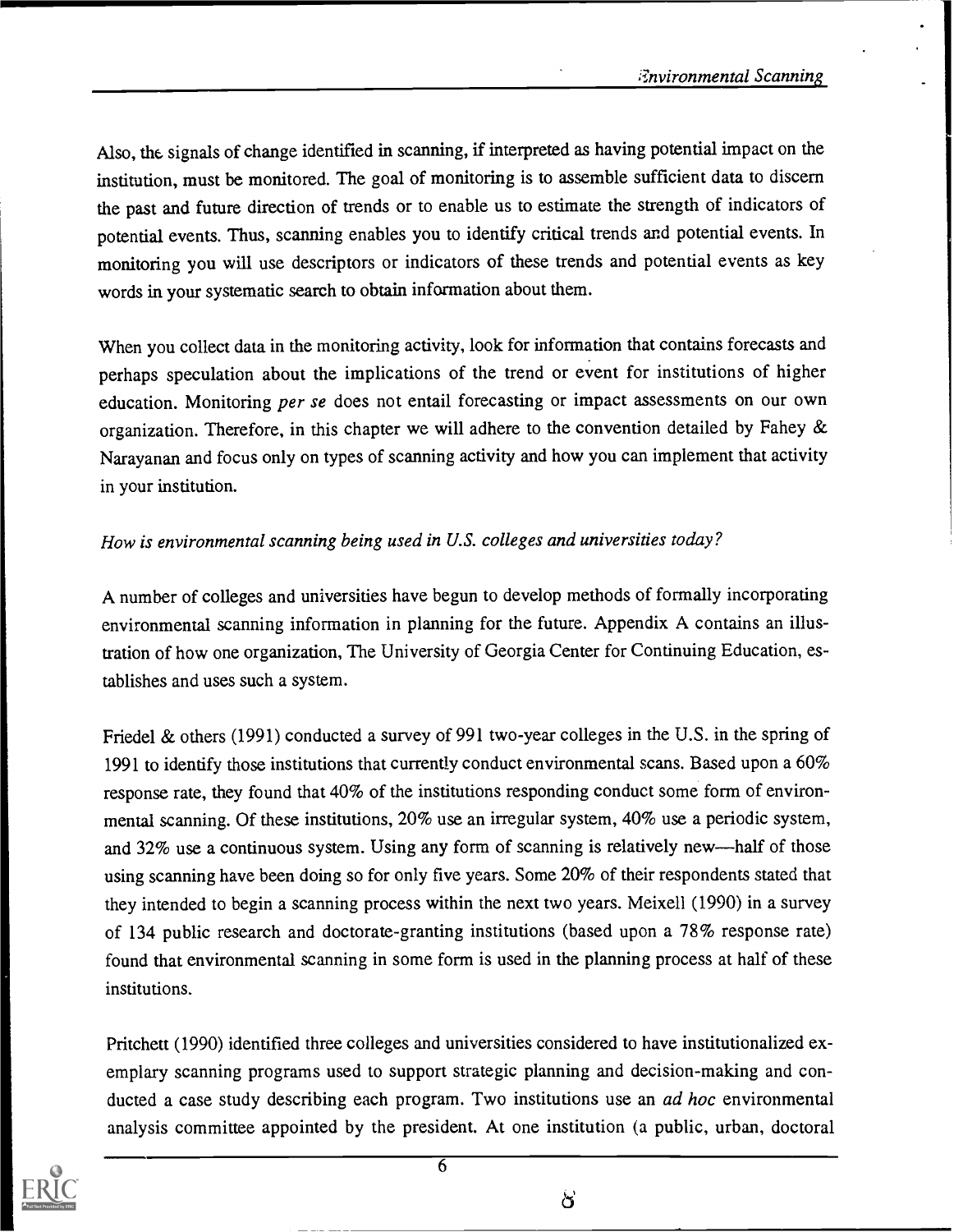degree-granting university) the committee is directed by the planning and budget office and consists of experts and community representatives. The scanning cycle is periodic (every two years); the focus is on the task environment. The committee produces a report defining trends, threats and opportunities. This report is used by the planning advisory committee to prepare a five-year strategic direction document in which environmental analysis information is matched with institutional strengths, weaknesses, mission, and state laws. This report is then given to the president who, assisted by the staff, prepares the "University-wide Strategic Directions" report. This report is reviewed by university constituent groups before dissemination to deans and department heads to use in developing unit plans. These plans are reviewed by the president and then linked to the budget.

At the second institution, a two-year college, the scanning committee is coordinated by the vicepresident and consists of representatives of the college work force. This college uses an irregular system (i.e., scanning is done on an "as needed" basis). The focus is on the task environment; the product is a chapter in the institution's planning document detailing threats and opportunities. This chapter is used by the planning steering committee in their preparation of a list of five-year institutional goals. Here environmental scanning information is matched with institutional strengths, weaknesses, values, mission and perceived problems. The president submits these goals to the board of regents for approval. After goal approval, institutional task forces are formed to specify objectives to accomplish goals. Deans and department heads formulate unit plans based upon institutional goals and objectives.

At the third institution, a comprehensive public institution offering baccalaureate and master's degrees, environmental scanning is the responsibility of the institutional research office. Scanners consist of office staff, who maintain a continuous system scanning the task environment and some elements of tne general macroenvironment. The office produces abstracts and a newsletter. These products are distributed to the standing planning council, to the president and executive council, and to all deans and department heads. The planning council is responsible for preparing a three-year report titled, "Institutional Planning Objectives." This report is sent to the president and executive council who match the objectives with scanning information, presidential priorities, the governing board priorities, and proposed new programs/services. It is then sent to deans and department heads for their use in developing unit plans.

Pritchett also found that there were common patterns in how the environmental scanning activity was developed in these institutions. New presidential leadership and active governing board influence were critical in two institutions, and reductions in state appropriations and enrollment declines were influential for all three institutions. In all institutions, presidential recognition and



9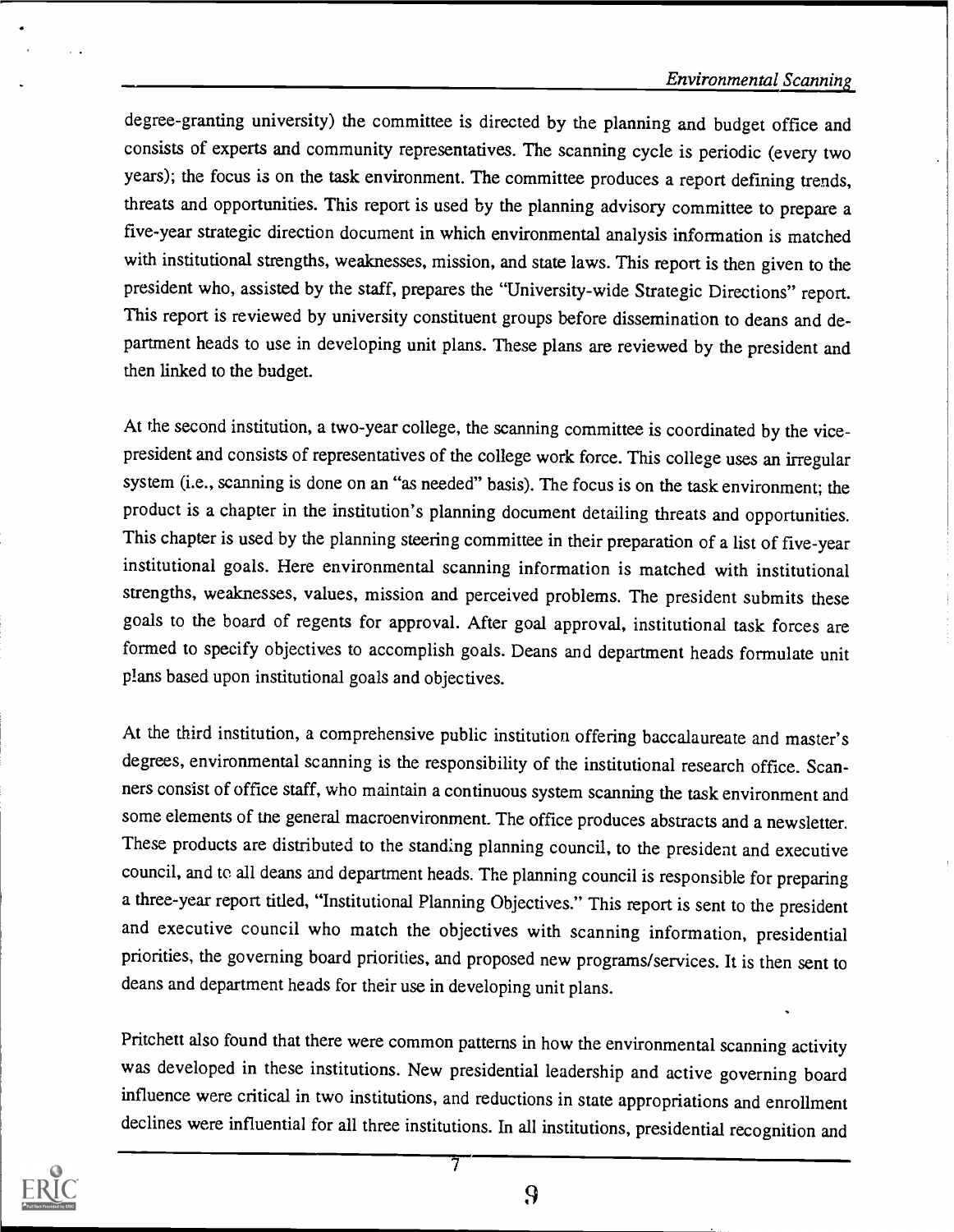support for the formal scanning process was seen as an essential element of the planning process. The effectiveness of the scanning process on planning and decision-making was seen as having both limitations and benefits. Some respondents expressed concern about the quality of the data, that environmental domains were defmed too narrowly, and that there was limited faculty participation. However, most respondents saw that scanning increased their awareness of external influences, provided more focus on organizational strategies and goals, and provided realistic and "better" data for planning (p. 36).

#### How can you initiate an environmental scanning program?

First, you must decide which level of scanning commitment is best for your institution at this time. Most colleges and universities operate an irregular or periodic system focusing on the task environment. These levels require less resource commitment from the institution, but they only address the immediate needs for information about the external environment. You may satisfy the requirements of these levels through several means. A quick way of getting started is to interview major decision-makers regarding their view of the most critical trends and developments that could affect the institution. Use the interviews and conversations with your colleagues (including those at other institutions) to identify critical trends and potential developments. Also review past program reviews, the last institutional self-study and the most current master plan. The research librarian can assist you search for information on these items.

Establishing a continuous scanning system will require much more effort and resources. First, you will need to secure a resource commitment from the senior official responsible for planning. At a minimum, this system will require a professional and a support person to devote half of their time to the enterprise. Second, a comprehensive program requires a number of scanners who agree to rigorously and systematically review specific information resources. Assuming that you secure the resources, your next step is to recruit volunteers to perform scanning.

One approach that has been successfully used to recruit scanners consists of offering a half- to full-day environmental scanning workshop.<sup>1</sup> Invite faculty members from all disciplines as well as key administrators (or their assistants) from all functional areas. Certainly include members of the planning committee or council, as well as members of the board of trustees and/or board of visitors. Heterogeneity of backgrounds, experience, and perspectives guards against parochial viewpoints and will help us "see" into the future with less hindrance from our own "blinders."

8



<sup>&</sup>lt;sup>1</sup>See Morrison (1985), Morrison and Cope (1985), Mecca and Morrison (1988), and Morrison and Held (1988) for sample descriptions of such workshops.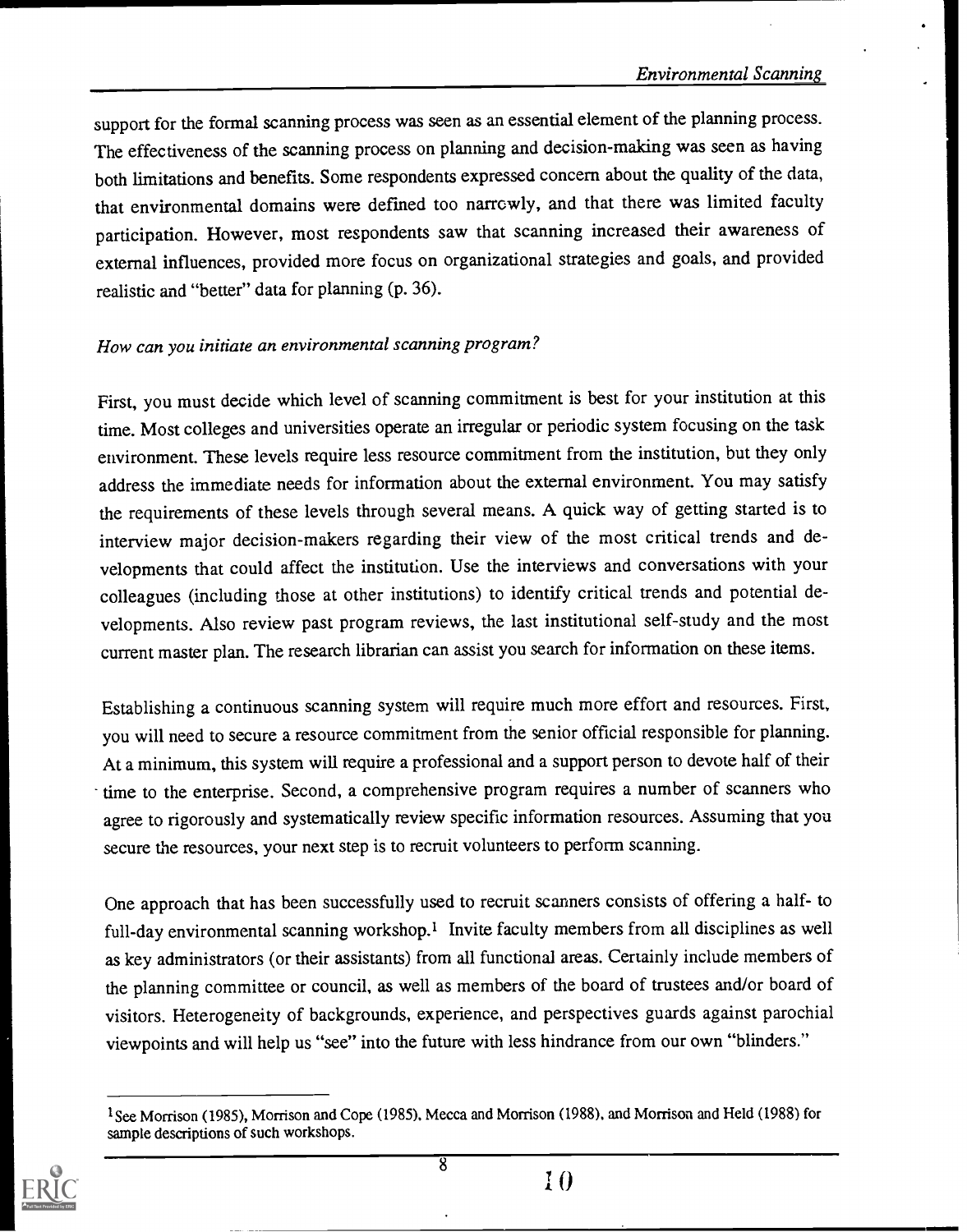The invitation should convey the idea that environmental scanning information is essential for the institution and for its constituent parts, including program planning within individual departments or functional areas. Also stress that the information obtained in the environmental scanning process will be used to inform the on-going strategic planning process. Therefore, they should keep in mind that they are scanning for information that has implications for the future of the institution and its programs.

After explaining how environmental scanning fits into external analysis, and how external analysis is merged with internal analysis to formulate strategic plans, initiate a series of exercises where participants identify and prioritize critical trends and emerging issues. These exercises allow participants to bring their individual knowledge of the external environment to the discussion, thus initiating the development of an event and trend set you can use in monitoring, the second component of external analysis. Moreover, the process of identifying critical trends and potential events should generate enthusiasm among participants to be part of the scanning team.

In a full-day workshop, you can spend time preparing scanners for their task in both scanning and in preparing abstracts. Stress the following points:

- Seek information about signals of change in the STEEP (i.e., social, technological, economic, environmental, political) categories, on the local, regional, national and global level. This requires examining sources for movement in relevant variables (e.g., average SAT or A Level score of entering college freshmen, percentage of black males applying for college, etc.) What change is already taking place? Is there a movement upward or downward? What are the projections? What are the incipient or emerging trends (i.e., what combinations of data points—past trends, events, precursors—suggest and support the beginnings or early stages of a possible trend? What external events, policies, or regulatory actions would affect the projections?
- Look for signals of potential events on the horizon. For example, research on Alzheimer's disease may produce a drug with side effects to enhance memory capabilities. New research on solar or wind energy may portend significant savings in energy costs. An increasing number of interactive videodisks and CD' Roms may portend a major change in how teaching will be conducted in higher education.
- Look for forecasts of experts. For example, Brown, Slavin, and Postel (1991) forecast that we are moving toward a sustainable world (e.g., a world where attention is focused on energy

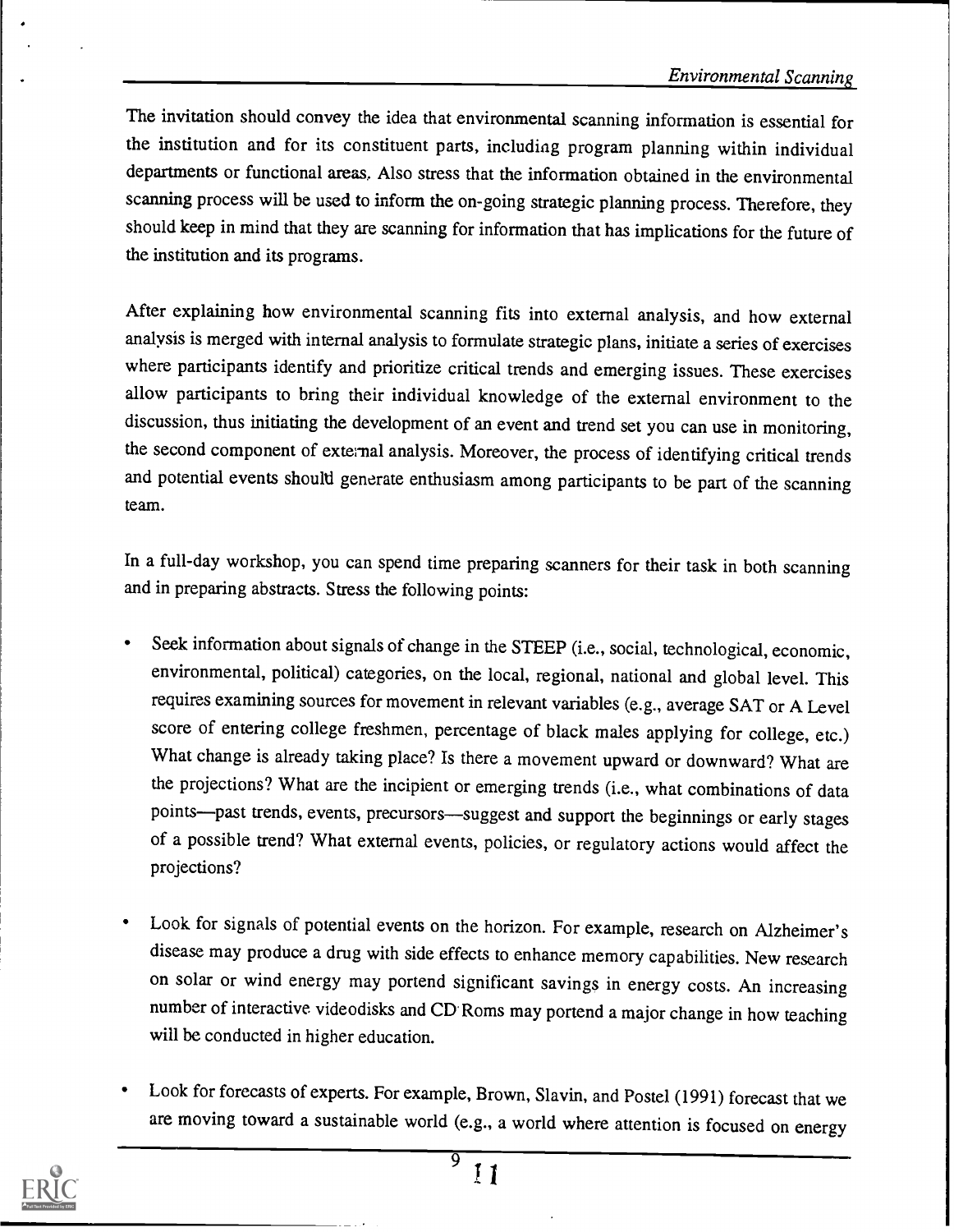efficiency, reusing and recycling materials, protecting biological and environmental bases, feeding and stabilizing the world population). We ask, What are the implications of these forecasts for higher education? For our institution?

- It is important to remember that because a particular item does not seem to have direct implications for the institution does not mean that you should not include it for further analysis. It may affect us through second or third order effects.
- Remember that scanning is an art form; guidelines on how to do it are necessarily few. There are no hard and fast rules to lead to "correct" interpretation of information nor the "correct" interpretation of an issue or change. Keep in mind that your institution has a variety of constituent groups (or stakeholders); try to view information that you receive vis-à-vis implications from their point of view. The data do not speak by themselves. Your skills, abilities, experience, and judgment are critical in breathing life into the data and in interpreting the data so that they have meaning. View yourself as an artist "to mold and shape material into a coherent whole; to present a vision; to help others imagine and reflect" (Neufeld, 1985, P. 44).
- When preparing abstracts, write the lead sentence in response to this question: "If I had only a few minutes to describe this article to a friend, what would I say? What is the most important idea or event that indicates change?" The response to these questions should be contained in a one-paragraph explanation. Whenever possible, include statistical data. Limit the summary to no more than one-half page of single-spaced, typewritten copy. You may want to include a statement of the implications of the article for the institution, depending upon the institutional culture of your institution. At some institutions, decision makers with to see only pertinent articles, not abstracts with implications (Robert Wilkinson, personal communication, February 1992).

#### Establishing the structure

The structure of the system does not have to be elaborate. A scanning committee could consist of planning committee members and other interested individuals. The chair is responsible for assigning information sources to each scanner and for collecting and tiling copies of articles and scanning abstracts. Periodically, perhaps bimonthly or quarterly, the planning team meets as a scanning evaluation committee to sort, sift, and evaluate the significance of the abstracts. It is reasonable to anticipate from 75-100 abstracts per quarter, depending to some extent on the number of individuals employed in scanning. These meetings will require the team, to summarize



 $\overline{10}$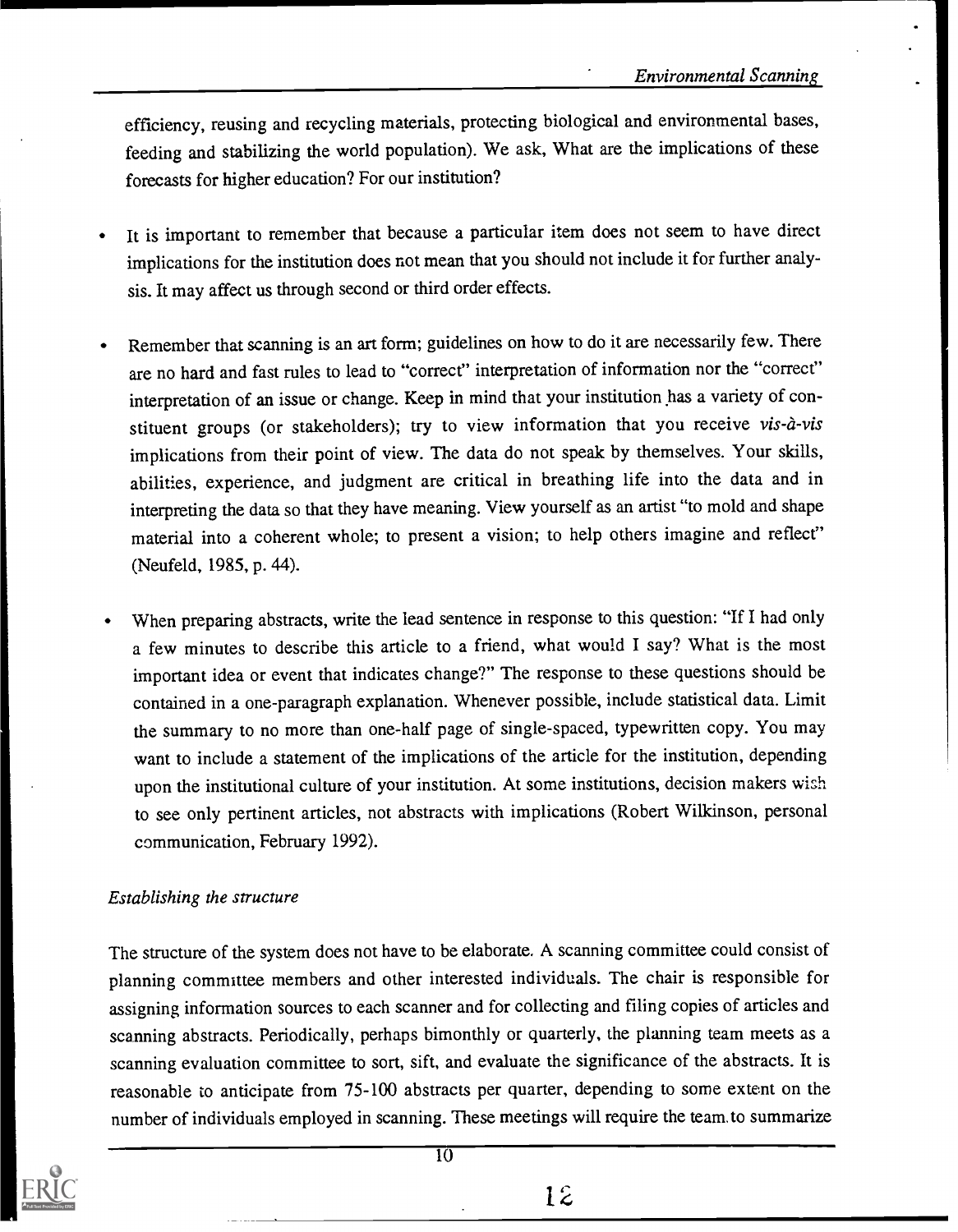by sector (i.e., social, technological, economic, environmental, and political) all abstracts produced during the quarter. This activity will take one work week by team members. An alternative approach would be for the chair to categorize the abstracts by sector and assign each team member the responsibility for reviewing all abstracts in that sector. Regardless of which approach is used, prepare a written summary (in essence a preliminary analysis) by sector and distribute it prior to the committee meeting. Discussion and analyses at this meeting will take approximately four hours. Each meeting concludes with additions to the trend or event set and perhaps with updated information on trends and events already in the set. The chair should document the discussion and prepare a report for the planning committee or for the chief executive officer.

#### What information sources are available?

The important criterion for literature selection is diversity. Information should be obtained from newspapers, magazines, dissertations, journals, TV and radio programs, conferences, and from knowledgeable individuals in your personal information network.

There is no lack of information resources available. Future Survey Annual 1988-89 lists some 454 futures-relevant periodicals. For example, there are 46 publications in international economics and development, 45 in environment/resources/ energy, and 31 in health and human services that frequently have futures-relevant information (Marien, 1991, p. 86).

In addition, many individuals and organizations put their scan on ERIC. [For examples, see Friedel, 1989 (ED319451 JC900300), Osborn, 1989 (ED307009 JC890256), and Catonsville  $(Maryland)$  Community College, 1989  $(ED309817$  JC8900388).] There are several scheduled scanning publications of relevance to the macroenvironment of higher education. The Wilkinson Group publishes a monthly scanning newsletter called What's Happening (Wilkinson Group, 8128 Pine Lake Court, Alexandria, VA 22309). United Way of America (701 North Fairfax Street, Alexandria, VA 22314) publishes What Lies Ahead on a biennial basis. The World Future Society (7910 Woodmont Avenue, Suite 450, Bethesda, MD 20814) publishes Future Survey, a monthly abstract of books, articles and reports containing forecasts, trends and ideas about the future. The Global Network publishes the *John Naisbitt's Trend Letter* (1101 30th St., NW, Suite 130 Washington DC 20007). Kiplinger Washington Editors publish the Kiplinger Washington Letter (1729 H St., NW, Washington, DC 20006).

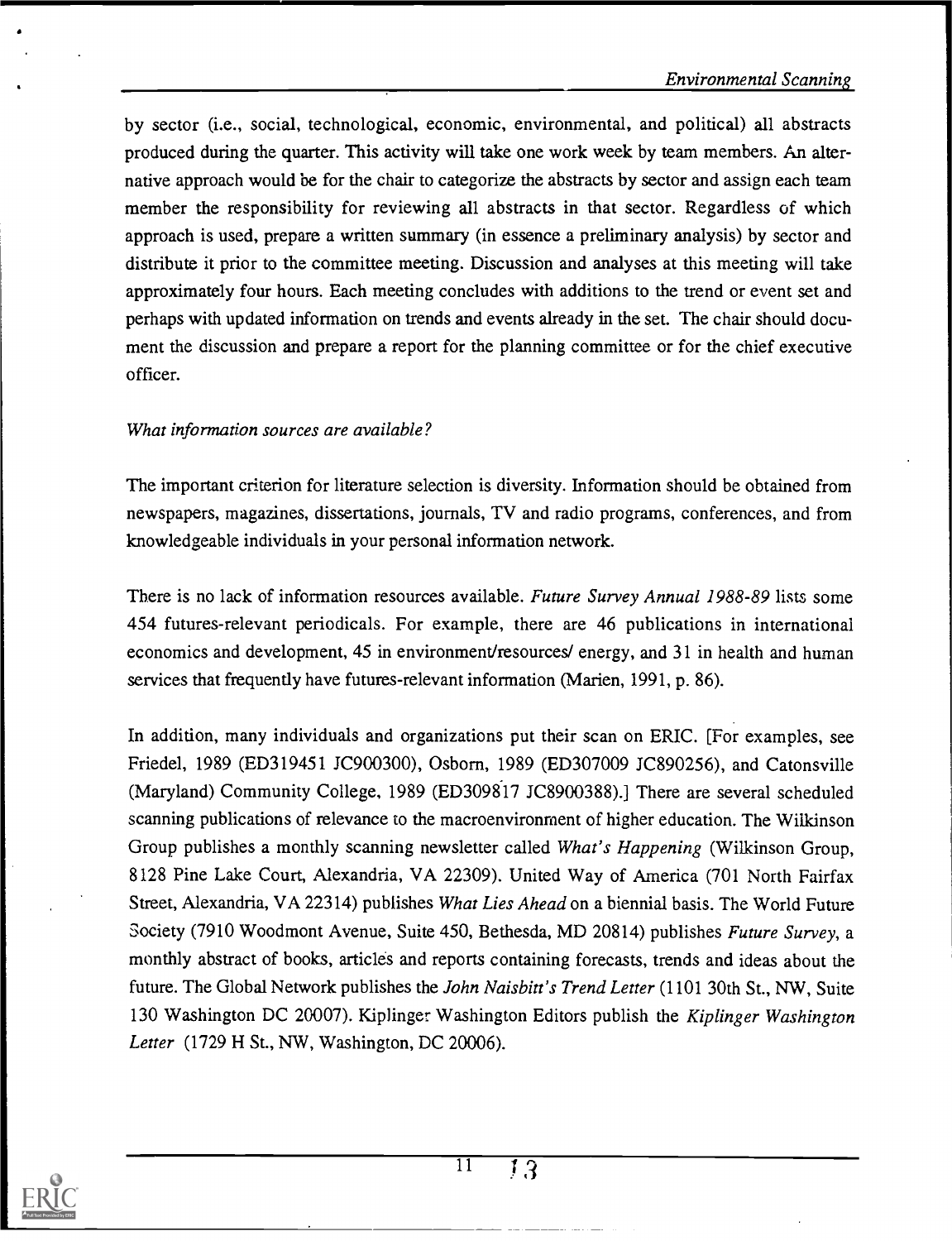Other general interest sources are as follows:

- Newspapers-The New York Times, The Washington Post, The Wall Street Journal, The Miami Herald, The Chicago Tribune, The Los Angeles Times, The Christian Science Monitor, and three excellent British newspapers, The Times, The Independent, and The Guardian.
- Magazines—Vital Speeches of the Day, Across the Board, Time, Newsweek, U.S. News and World Report, Futures, The Forum for Applied Research and Public Policy,<sup>2</sup> World Monitor, Atlantic, The Nation, Ms, and The Futurist. [See Marien (in press) for a more comprehensive list of excellent general interest sources.]

There are a number of periodic macroenvironmental scanning information resources soon to be available. The University of North Carolina at Chapel Hill publishes an environmental scanning newsletter for higher education in conjunction with its Program in Educational Leadership (Office of the Dean, School of Education, CB# 3500 Peabody Hall, Chapel Hill, NC 27599). The UNESCO Future Scan: A Bibliographic Bulletin of Future-Oriented Literature (Place de Fontenoy, 75700 Paris, France) has begun semiannual publication. Although the first issue (Jan-June 1992) focuses on the industry environment of global education, future issues will focus on selected sectors of the global macroenvironment.

In order to ensure that we are adequately scanning the macroenvironment, we must identify specific information resources for each STEEP category locally through globally. A comprehensive list of information sources organized by category for the macroenvironment should include the following:

1. Social/Demographic/Values/Life-Styles Literature—In the U.S., use American Demographics, Public Opinion and data from periodic publications or statistics from the Census Bureau, other federal, state, and local governmental agencies, and university sociology departments or population study centers. The Department of Labor and the National Technical and Information Services make available specific types of demographic analyses. The National Center for Health Statistics provides data on trends in areas such as fertility and life expectancy. The U.S. League of Savings Associations studies changes in home-buyer demographics, and the American Council of Life Insurance's Social Research Services conducts demographic studies. The UN and OECD publish periodic reports detailing international developments in this area. In Great Britain, use New Society and data from

<sup>&</sup>lt;sup>2</sup>Write to the editor, 1005 Mississippi Avenue, Davenport, IA 52803 to obtain a subscription.

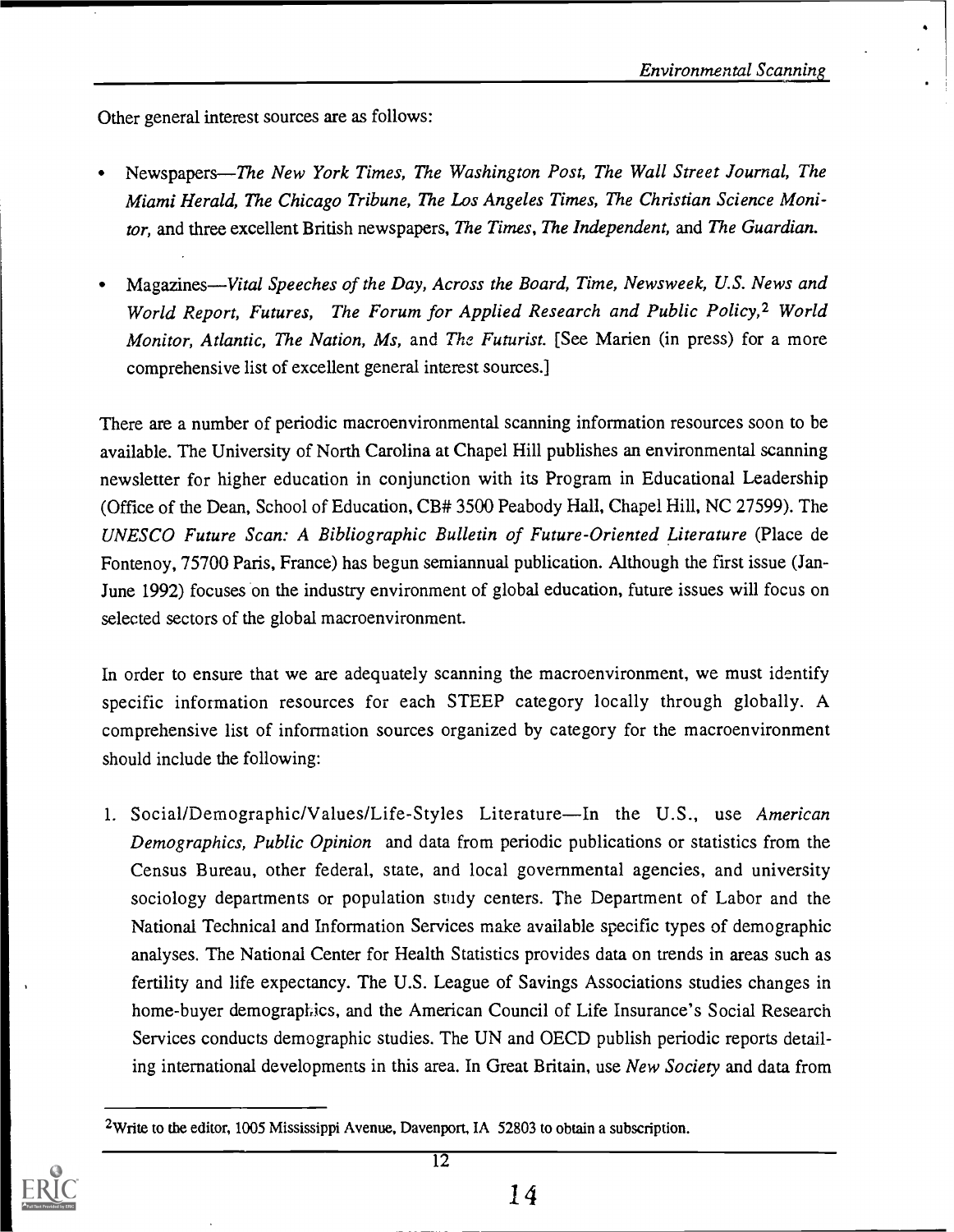the Department of Trade & Industry for specific analysis and data from the Department of Health and Social Services for information about fertility and life expectancy. The Building Societies Association has data on changes in home-buyer demographics.

- 2. Technological Literature-Technolo-gical Review, Datamation, BYTE, Computer World, Discover, InfoWorld, Science, Scientific American, The Whole Earth Review, Nature, New Scientist and Proceedings of the National Academy of Sciences.
- 3. Economic Literature-Business Week, The Economist, Fortune, Forbes, Money, Inc., The Monthly Labor Review and The Financial Times. You may also obtain data from the Department of Couimerce's Bureau of Economic Analysis monthly reports as well as reports from the Departments of Commerce, Labor, Energy and Treasury. State and local governmental agencies provide regional economic data. In Great Britain, the BBC's Money Programme presents a weekly review of national and international economic trends and events. Lloyds Bank produces regular economic reports on specific nations.
- 4. Environmental Literature—Recommended periodicals are Ecodecision (Royal Society of Canada, 276 Rue Saint-Jacque, Oest, Bureau 924, Montreal H24IN3 Canada, and Environment (Heldres Publications, 4000 Albermarle St. NW, Washington, D.C. 20016). Several organizations publish future-oriented reports on the environment-Global Tomorrow Coalition (1325 G St., NW, Suite 915, Washington, DC 20005-3140), Worldwatch Institute, 1776 Massachusetts Ave., NW, Washington, DC 20036) and Island Press (1718 Connecticut Ave. NW, Washington, DC 20009). The Audubon Society and Sierra Club also publish. periodic reports in this area. In Europe, UK's Friends of the Earth publishes periodic reports, and the German Development Agency publishes a journal (in English), Development and Cooperation.
- 5. Political Literature—New Republic, The National Review, The National Journal, In These Times, Mother Jones, Federal Register, Congressional Quarterly, Weekly Report, Digest of Public General Bills, and, in Great Britain, New Statesman and Harsard. Other sources include public opinion leaders, social critics, futures-oriented research establishments (e.g., the Hudson Institute, the Institute for the Future), public policy research centers (e.g., Brookings Institution, the American Enterprise Listitute), governmental documents (e.g., public hearings, congressional hearings), proposed bills to the legislature, statements or opinions by social critics, experts, activists. Finally, consult State Legislatures (National Conference of State Legislatures, Marketing Department, 1560 Broadway Suite 700, Denver



13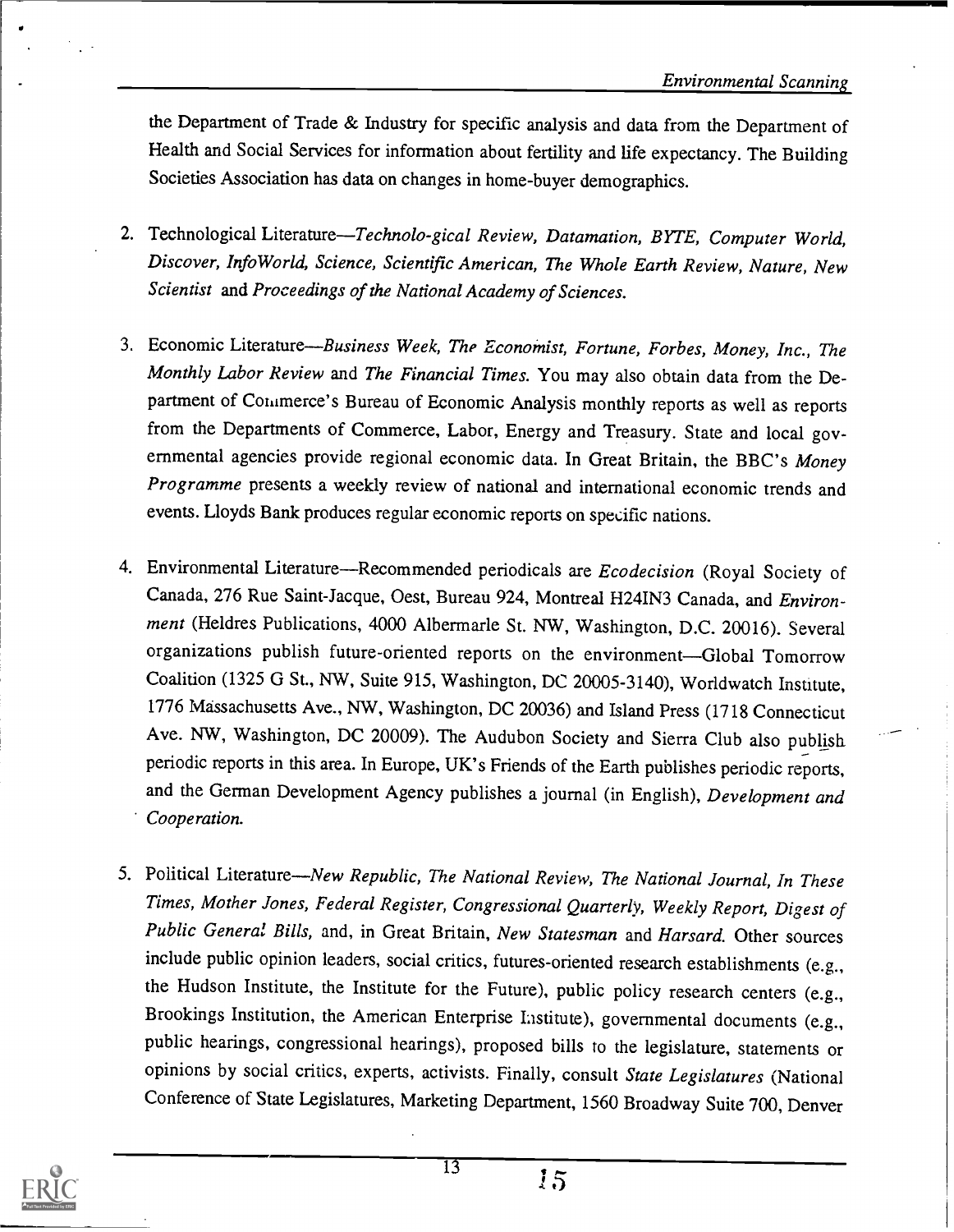CO 80202) for a periodic summary of pertinent legislation being considered in state legislatures throughout the country.

With respect to systematically scanning the industry environment, key sources include The Chronicle of Higher Education, Education Week, Higher Education Daily, The Times Educational Supplement and The Times Higher. A number of newsletters serving this area are readily available as well: Higher Education and National Affairs (American Council on Education, Publications Division, One DuPont Circle, Washington, D.C. 20036), the SHEEO/NCES Communications Network News (Suite 32700, 707 17th St., Denver, Colorado, 80202-3427), and the American Association of State Colleges and Universities' Memo to the President (One DuPont Circle, Washington, D.C. 20036). In Great Britain, use Srhe News and NATFHE Journal.

Information resources for scanning the task environment include local, state, and regional newspapers, local and state government reports as well as experts in demography, sociology, and political science departments in local colleges and universities.

Perhaps one of the most useful information resources consists of your own network of friends and colleagues within the institution and in the profession. Frequently you can phone a colleague at another institution and get information quickly. Or you can post your question in the Association for Institutional Research's or the Society for College and University Planning's electronic newsletter. [To receive AIR's electronic newsletter, contact Larry Nelson by e-mail (NELSON\_L@PLU.BITNET); for SCUP, contact Joanne Cate by e-mail (BUDLAO@UCCVMA.BITNET) or call 510 987-0963.]

#### Using electronic data bases

There are a number of electronic data bases that contain up-to-date descriptions of articles (by title and, many times, by abstract) that are available on a subscription basis. ABI Inform, ERIC, and PAIS are a few such data bases. Two data base services, Dialogue and BRS, contain hundreds more data bases specializing in all areas. Undoubtedly, your library already subscribes to these data bases and data base services. These resources are most amenable to monitoring (i.e., to retrieving information about critical trends and potential events that you and the planning team have identified earlier).

In addition, you can use electronic bibliographic data bases to file and store information. Such programs facilitate review, referral and updating. Moreover, through using an electronic filing



14

16.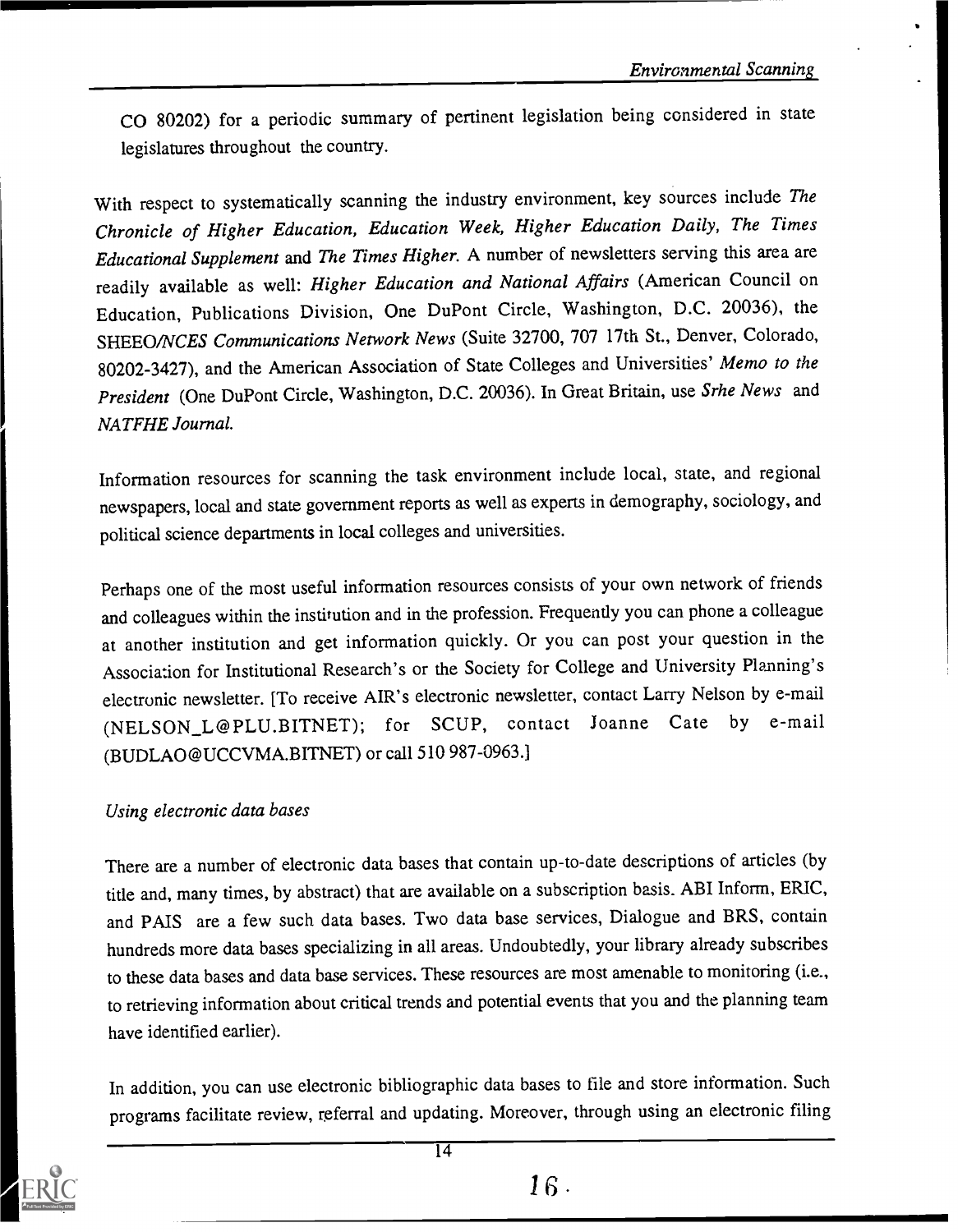system, it is easier to develop consortium relationships with similar institutions or with institutions in the same geographic area. There are a number of electronic bibliographic data base software programs available commercially. Pro-Cite, a software program developed by Personal Bibliographic Software, has standard workforms for each data entry into variable-length fields and records; authority lists to standardize names, bibliographic titles, or key words; and a search capability using Boolean logic for quick retrieval. One reason for using this program is that it is available in both Macintosh and PC/MS DOS formats, thereby allowing data exchange via modem, over a network, or through a mainframe. In addition, Personal Bibliographic Software has developed two complementary programs, *Pro-Search* and *Bibliolinks*, thereby allowing retrieval of information from a major data base like Dialogue, which can be downloaded to disk and transferred into an appropriate Pro-Cite workform (journal, book, newspaper article, etc.). It is also possible to use a standard data-base program. For example, the scanning program at the University of Minnesota uses dBase II.

#### Assigning information resources to scanners

Assigning scanners specific materials for regular review and analysis provides a measure of confidence that most "blips" on the radar screen will be spotted. First, ascertain what materials, conferences, and so forth, are regularly reviewed by the scanners. This list should be compared to the list of important information resources identified above. Certainly you will want to assign scanners material they already regularly review. It is likely that there will be material that is not regularly read; in such cases, ask for volunteers to read those resources. You will need to spot check how well the information resources are being reviewed. If you have an abundance of scanners, build in redundancy by having two or more scanners review the same information resource.

#### Conducting a scanning committee meeting

A scanning committee meeting should be held every two to three months to handle the articles/abstracts that would probably come in during that period. Several approaches could be used to prepare for a scanning committee meeting. For example, in one approach, the chair segregates abstracts accovding to subject area (i.e., all those concerning office automation go into one pile, employee compensation go into another, and those difficult to assign, into a miscellaneous pile). Each member of the committee is assigned a particular packet of abstracts to review in detail. All members read the entire selection of abstracts received, but are requested to come to the meeting with a list of only new trends and potential issues derived from those ab-

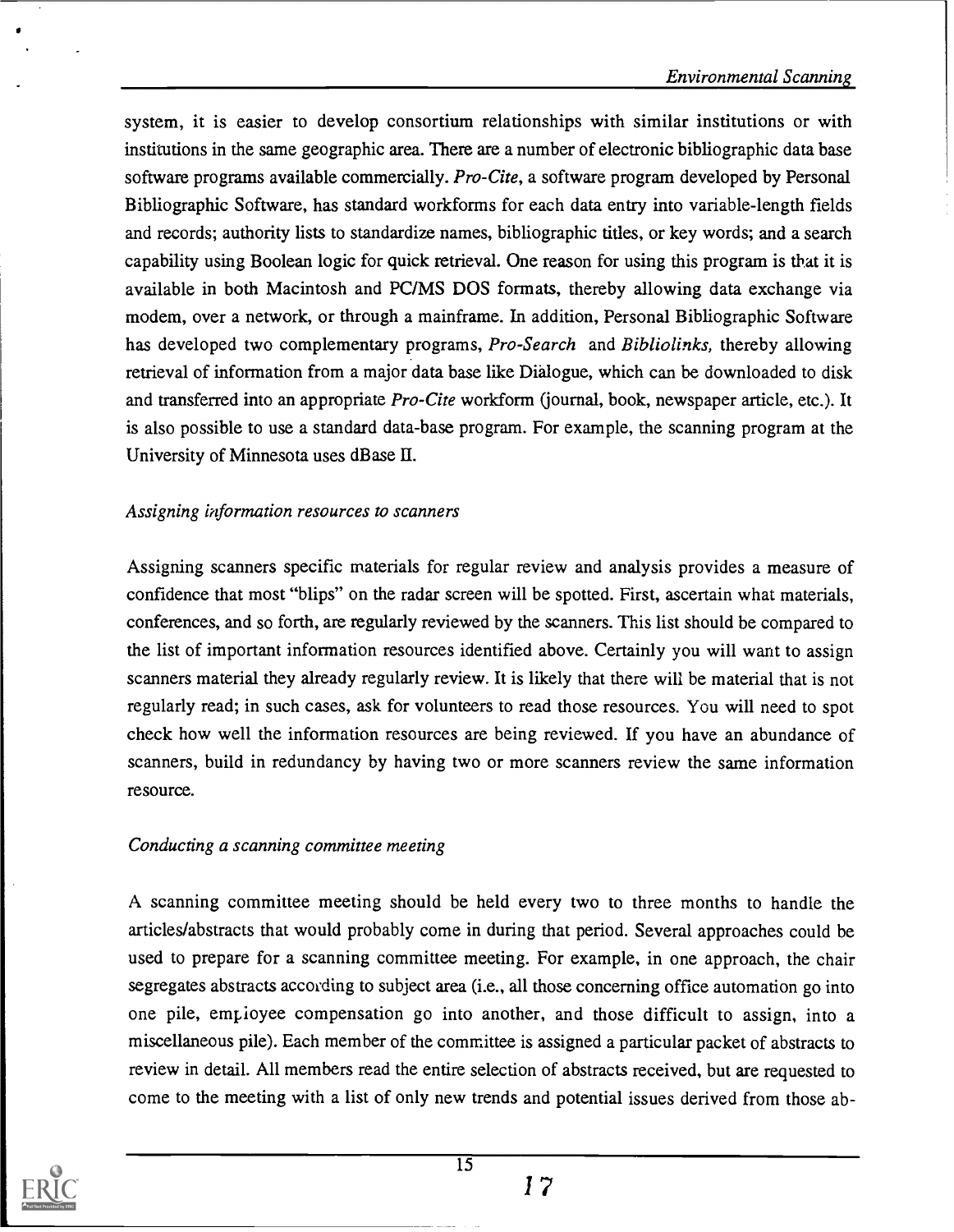stracts in their packet. They are expected to examine how these new trends and issues relate to or conflict with other trend areas identified previously.

An alternative approach is for each member to review all scanning abstracts and come to the meeting prepared to sort them into three categories: "winners," "losers," and "middle-of-theroaders." Irrespective of the approach used, the meeting itself may last from two to four hours, including a round robin, with each person reporting his/her subject area, and a free-for-all discussion. The end result should be a list and brief description of 15 or so trends, possible events, and emerging issues that appear important to consider in the annual planning exercise.

#### Developing a scanning/monitoring taxonomy

The trends and events identified in the initial planning activity and in the workshop for volunteer scanners may be used to develop the beginnings of a scanning taxonomy, so that every possible item resulting from scanning has a logical place to be classified. A taxonomy has two objectives: (a) to provide a comprehensive set of categories within which related materials can be filed, and (b) to provide a numbering method for every piece of information collected, as well as for the specific trends and events identified (or created) within these categories. The sectors discussed earlier make up an elementary taxonomy—social, technological, economic, environmental and political. This taxonomy can be and usually is subdivided (e.g., education, values, demographics from the social sector). With the use of electronic bibliographic database programs, it may be easier to develop the taxonomy "as you go" using key words as your categories and filing hard copy as indicated by category. Indeed, you will want to tailor your taxonomy to your institution. Be aware that developing, storing and maintaining an environmental scanning database requires a good deal of time and effort. I suggest that you enlist the aid of a reference librarian to assist you in this task.

#### Publishing a scanning newsletter

A scanning newsletter can serve to bring important new trends and events to the attention of all members of the organization and, at the same time, provide recognition for the efforts of scanners. Certainly the trends and events identified between planning sessions in scanning committee meetings should be included in the newsletter. This newsletter could be a "stand alone" or could be included as an insert in one of the regularly-published organizational newsletters. You may want to consider a logo, present the newsletter on distinctive paper, and have special boxes labeled, "Wild Speculations" or "Left Field," or "Wild Cards." The important point is to avoid anointing speculations, but to recognize that the purpose of the newsletter is to

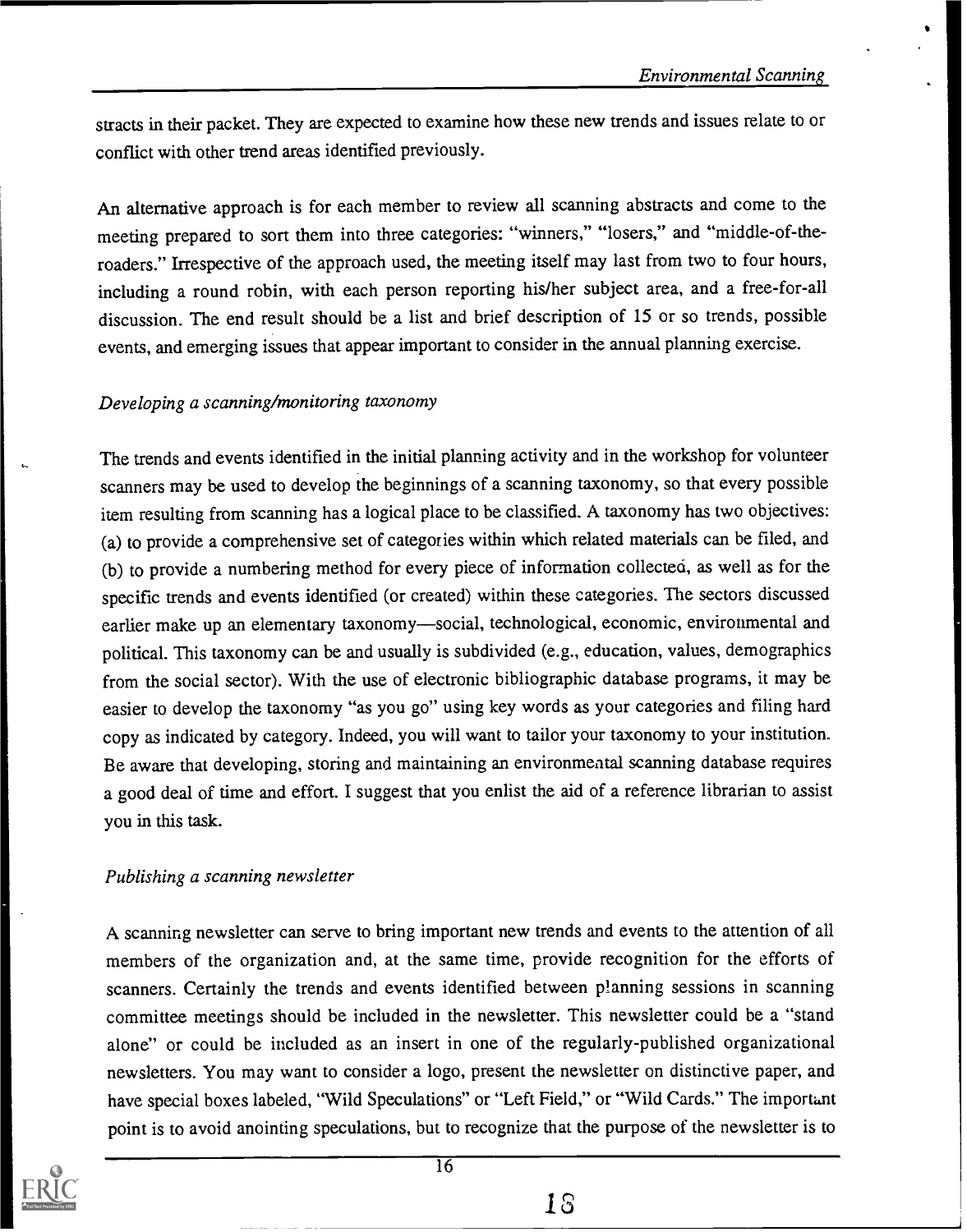print items that have implications for the organization. Solicit comments and contributions from all who read the newsletter. They are good sources of insight. Make the format easy to read in form and content. A number of institutions regularly publish such newsletters.

### Methodological issues in scanning

Any scanning program must deal with a number of methodological issues. As Marien (1991) notes, scanning is an imperfect activity because of the choices we must make vis-à-vis "what we will and will not look at in our effort to understand the world." (p. 84) These choices are as follows: Will we observe the external environment directly or will we rely on others? Do we scan only recent material, or do we include "backscanning"? Do we include video and other non-print sources? Do we include electronic as well as non-electronic sources? Do we include non-English materials? Do we include science fiction? Do we include books? How do we determine credible sources? Do we ensure that all world views are represented? Do we confine scanning to trends? Or do we include events (what may happen) and policies (what ought to be done, which may also be what may happen). Marien argues that by ignoring the wild and not-so-wild cards that can be only loosely anticipated, "scanners are ignoring a major category of driving forces. And by ignoring preferable futures, scanners consciously or unconsciously take a passive and conservative stance that maintains the status quo by accepting the quiet tyranny of the 'most likely' future or 'base line' scenario" (p. 87). The scanning process should be structured to avoid the possibility of your institution being "blindsided" by a change in the macroenvironment that could have been seen coming.

#### Conclusion

Building a strategic trend intelligence system is a systematic, intensive, and relatively inexpensive way to focus quickly on strategic areas for which more detailed planning and analysis would be beneficial. Through participating in the scanning and evaluation process, senior leaders develop a shared understanding of high priority issues and a view of the dynamics of the changing environment of the organization. Participating in the process facilitates team building, focuses attention of decision makers upon the longer-term future, and assures that the intelligence developed from the process has authority from top management and, therefore, that it will inform the environmental vulnerability audit process.

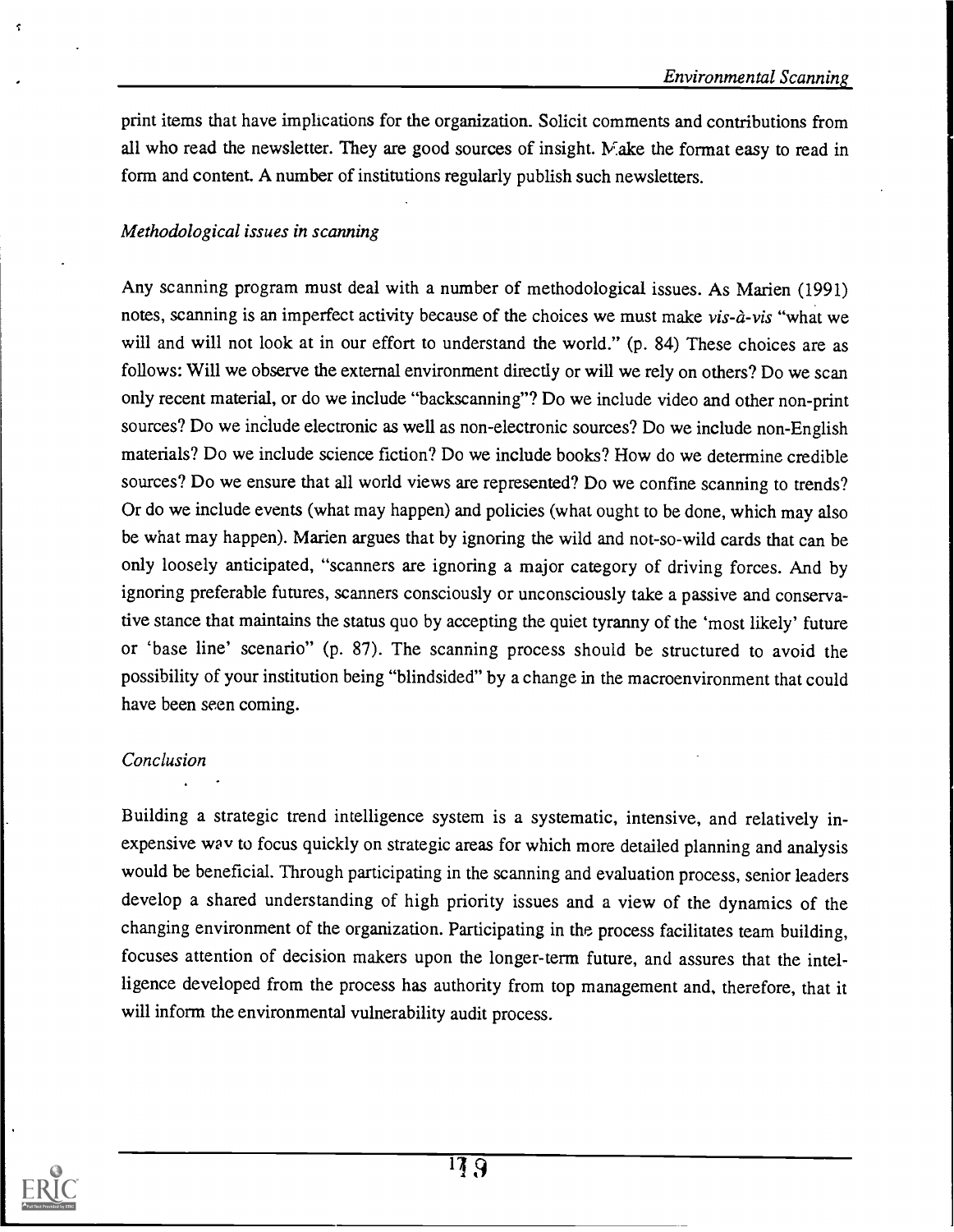References

Aguilar, F. (1967). Scanning the business environment. New York: Macmillan.

- Brown, A., & Weiner, E. (1985). Supermanaging: How to harness change for personal and organizational success. New York: Mentor.
- Brown, L. R., Slavin, C., & Postel, S. (1991). Saving the planet: How to shape an environmentally susainable global economy . New York: W. W. Norten and Co .
- Callan, P. M. (Ed.), (1986). Scanning for strategic leadership. New Directions in Institutional Research No. 52. San Francisco: Jossey-Bass.

Cantonsville (Maryland) Community College. (1989). External scan and forecast, 1989.

Cope, R. (1981). Environmental assessments for strategic planning. N. L. Poulton (Ed), Evaluation of management and planning systems. New directions for institutional research No. 31 (pp. 5-15). San Francisco: Jossey-Bass.

Corson, W. (Ed.), (1990). Global ecology handbook Boston: Beacon Press.

- Fahey, L., King, W. R., & Narayanan, V. K. (1981). Environmental scanning and forecasting in strategic planning: The state of the art. Long Range Planning, 14(2), 32-39.
- Fahey, L., & Narayanan, V. K. (1986). Macroenvironmental analysis for strategic management. New York: West Publishing Company.
- Fridel, J. (1989, September). 2020 perfect vision for the next century: An environmental scan. Bettendorf, IA: Eastern Iowa Community College District.
- Friedel, J. N., Coker, D. R., & Blong, J. T. (1991, May). A survey of environmental scanning in U.S. technical and community colleges. Paper presented at the meeting of the Association for Institutional Research, San Francisco, CA.
- Jonson, R. W. (1986). The environmental context of higher education. In P. M. Callan (Ed.), Environmental scanning for strategic leadership, New directions for institutional research No. 52 (pp. 5-20). San Fransisco: Jossey-Bass.

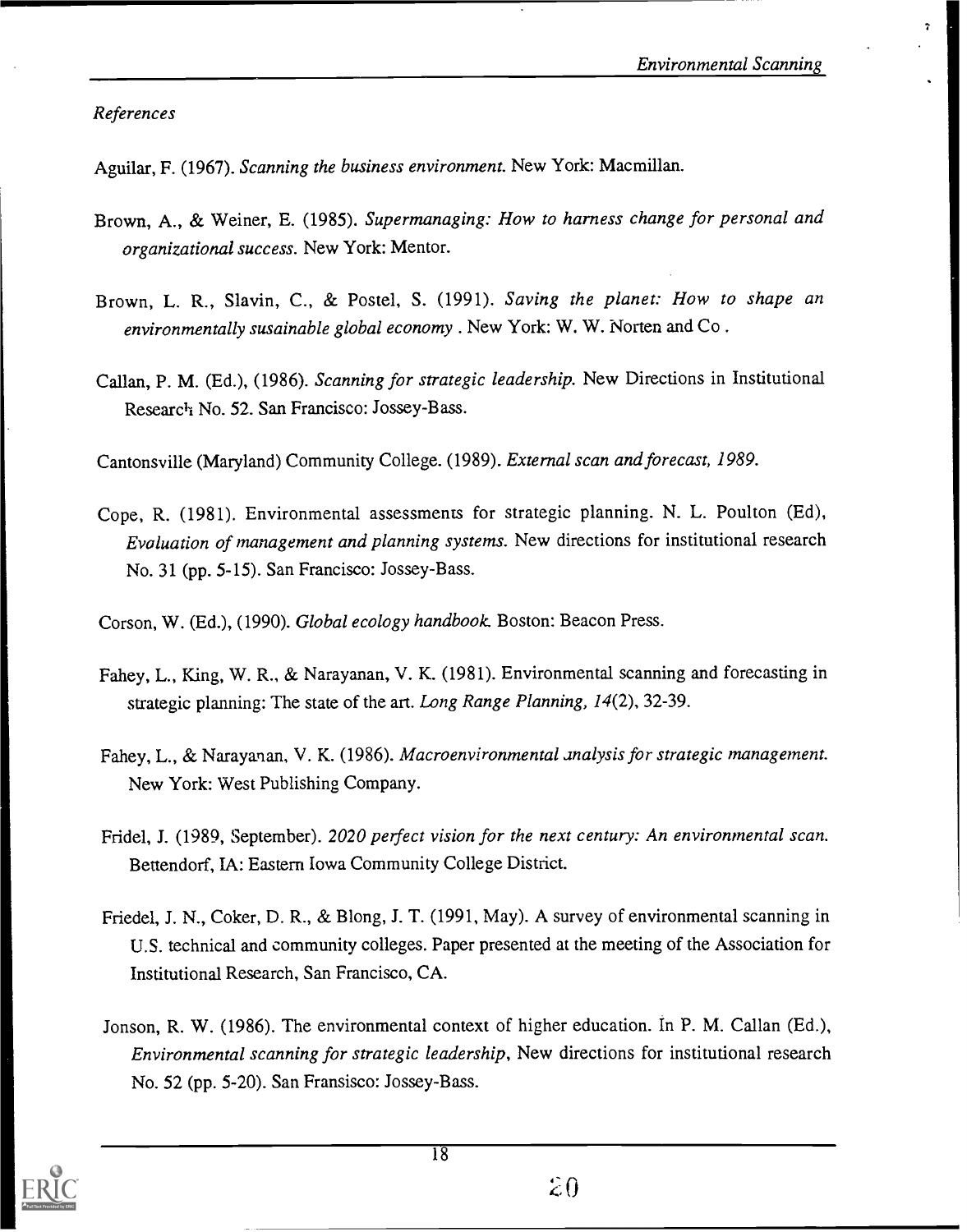- Keller, G. (1983). Academic strategy: The management revolution in American higher education. Baltimore: Johns Hopkins.
- Marien, M. (in press). The good books imperatives: Keeping up in futures studies. In J. F. Coates & J. Jarratt (Eds.), The Annals of the American Academy of Political and Social Science. Neubury Park, CA: Sage.
- Marien, M. (1991, September). Scanning: An imperfect activity in an era of fragmentation and uncertainty. Futures Research Quarterly, 7 (3), 82-90.
- Mecca, T. V., & Morrison, J. L. (1988). Pathways to the Future: Linking environmental scanning to strategic management. Community College Review, 15(4), 35-44.
- Meixell, J. M. (1990, July). Environmental scanning activities at public resarch and doctorategranting universities. Paper presented at the annual meeting of the Society for College and University Planning, Atlanta, GA.
- Morrison, J. L. (1985). Establishing an environmental scanning process. In R. Davis (Ed.), Leadership and institutional renewal, New directions for higher education: No 49. San Francisco: Jossey-Bass.
- Morrison, J. L. (1987). Establishing an environmental scanning system to augment college and university planning. Planning in Higher Education, 15, 7-22.
- Morrison, J. L. (1988, July). Developing a comprehensive environmental scanning system: A case study. Paper presented at the annual meeting of the Society for College and University Planning, Toronto, Ontario
- Morrison, J. L. (1992). Environmenal scanning. In Meredith A. Whiteley, John D. Porter, and Robert H. Fenske (Eds.), A primer for new institutional researchers. Tallahassee, Florida: The Association for Institutional Research, pp. 86-99.
- Morrison, J. L., & Cope Robert G. (1985, December). Using futures research techniques in strategic planning: A simulation. Planning for Higher Education, 13(2), 5-9.
- Morrison, J. L., & Held, W. G. (1989, Spring/Summer). Developing environmental scanning/forecasting systems to augment community college planning. Journal of the Virginia Community College Association, (4), 12-20.